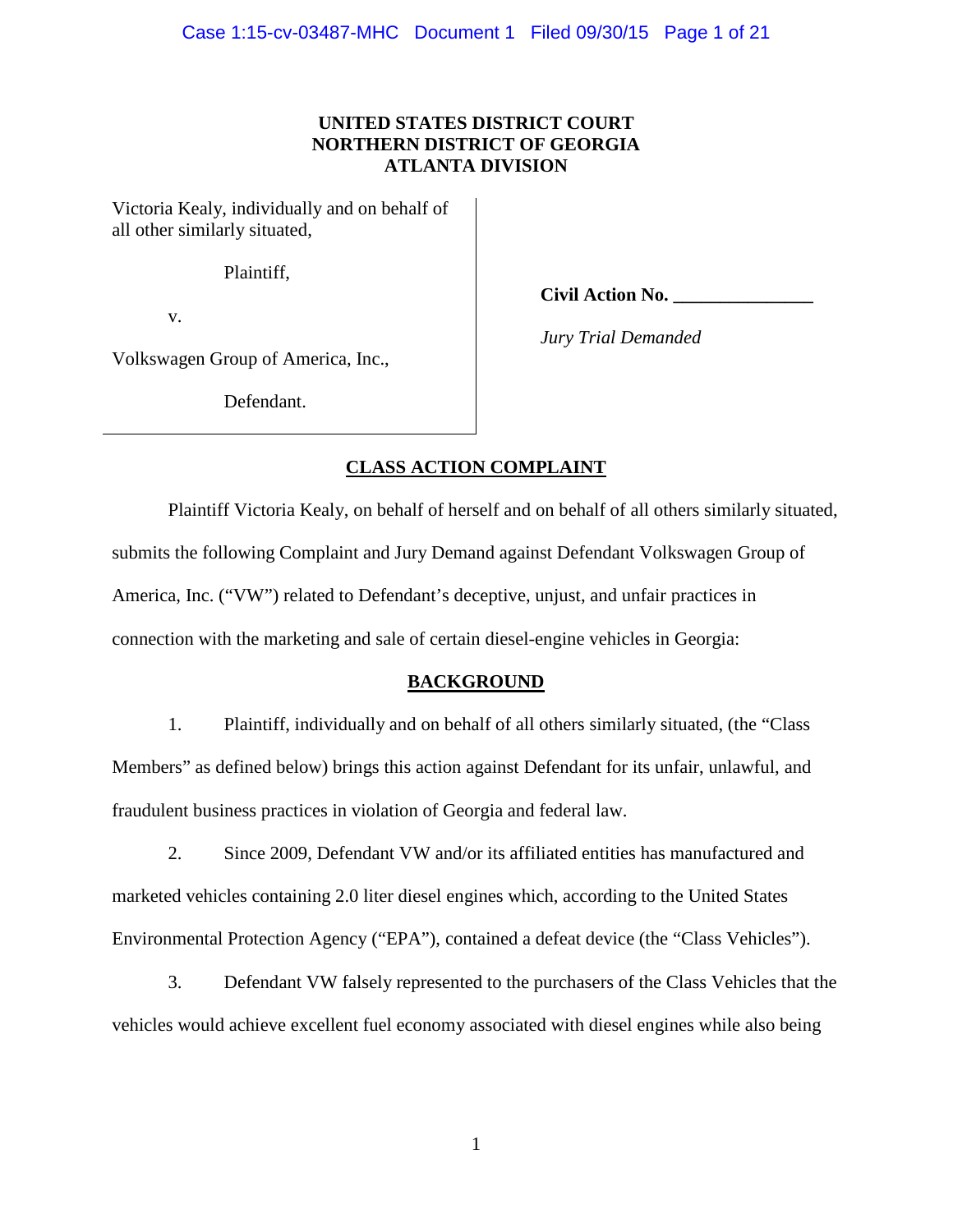## Case 1:15-cv-03487-MHC Document 1 Filed 09/30/15 Page 2 of 21

environmentally friendly and compliant with all Georgia and federal environmental laws and regulations.

4. Defendant's representations were false. On September 18, 2015, the EPA sent Defendant a Notice of Violation ("NOV").<sup>1</sup> The NOV states that Defendant "manufactured and installed defeat devices in certain model year 2009 through 2015 diesel light-duty vehicles equipped with 2.0 liter engines." Further, the NOV said the "defeat devices bypass, defeat, or render inoperative elements of the vehicles' emission control system that exist to comply with [Clean Air Act] emission standards." Therefore, although the vehicles would meet the relevant emissions standards in *testing* situations, during "normal vehicle operation" they will emit nitrogen oxides ("NOx") up to *40 times* above EPA compliant levels.

5. In several recent press releases, Defendant admitted to this fraudulent and deceptive scheme and Defendant has caused all unsold vehicles equipped with the defeat devices to be taken off the market and are in the process of removing those vehicles from dealerships.

6. Defendant sold approximately 500,000 Class Vehicles in the United States. Worldwide, the number of Class Vehicles sold is close to 11 million. Because of Defendant's fraudulent and deceptive practices regarding the Class Vehicles, the value of the Class Vehicles is greatly diminished.

#### **THE PARTIES**

7. Plaintiff is a natural person and a citizen and resident of Atlanta, Georgia. Plaintiff currently owns a 2010 Jetta TDI which she purchased new from a Volkswagen dealership in Atlanta, Georgia.

 $1$  A copy of the NOV is available on the EPA website at http://www3.epa.gov/otaq/cert/documents/vw-nov-caa-09-18-15.pdf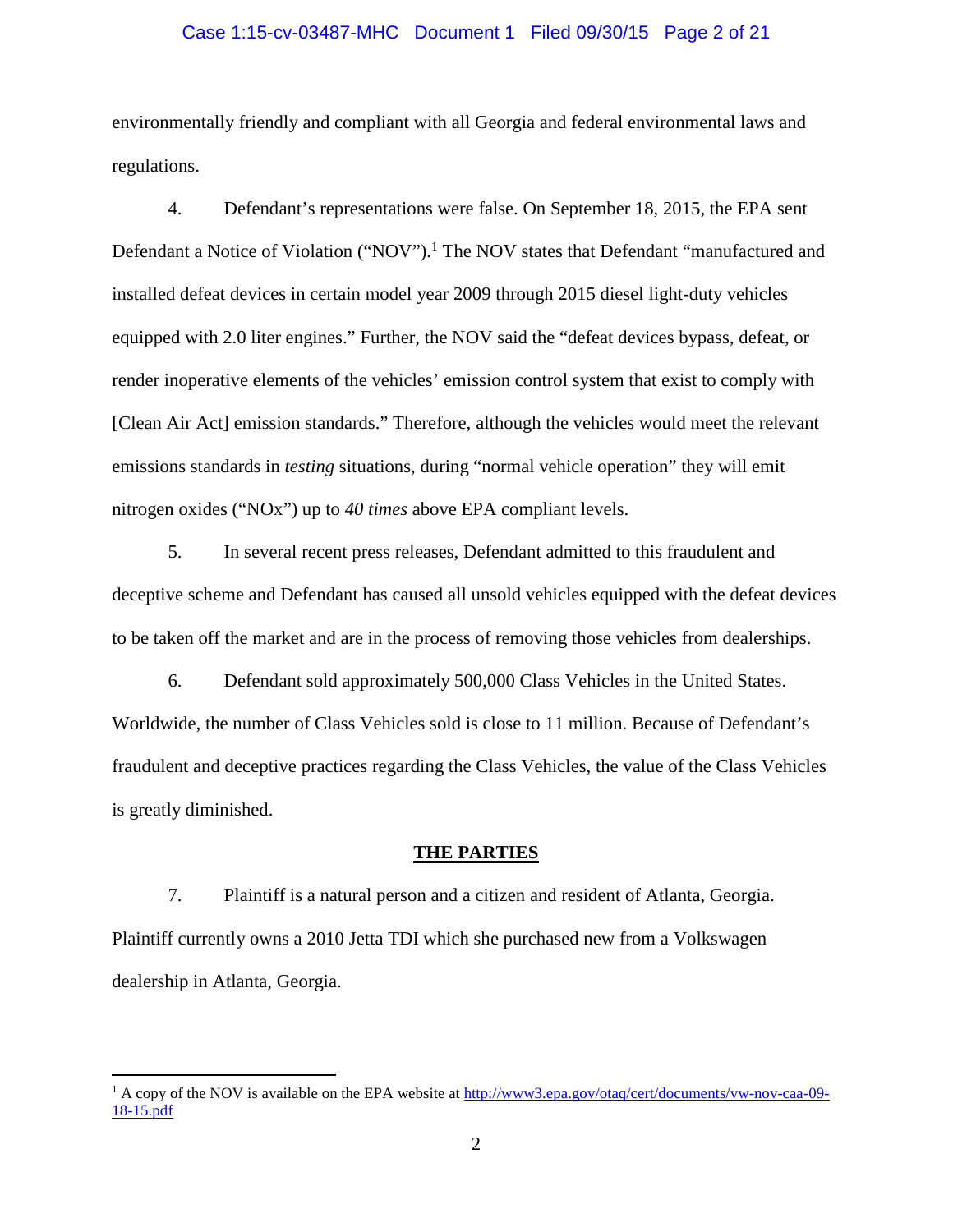#### Case 1:15-cv-03487-MHC Document 1 Filed 09/30/15 Page 3 of 21

8. Defendant VW is a corporation created and existing pursuant to the laws of New Jersey with its principal place of business in the state of Virginia. VW is registered to do business in the state of Georgia and regularly and systematically conducts business in Georgia. VW is wholly-owned subsidiary of VW AG. VW also does business as Audi of America, Inc. VW may be served with process by delivering a copy of this Complaint along with a Summons to its registered agent at Corporation Service Company, 40 Technology Parkway South, #300 Norcross, GA 30092. VW and/or its agents designed, manufactured, and installed the 2.0 liter diesel engines in the Class Vehicles. VW and/or its agents also developed and disseminated the owner's manuals and warranty booklets, advertising, and other promotional materials relating to the Class Vehicles.

## **JURISDICTION AND VENUE**

9. This Court has jurisdiction over this dispute under 28 U.S.C. § 1332(a) because the parties are completely diverse and the amount in controversy exceeds \$75,000.00.

10. This Court also has subject matter jurisdiction of this action under 28 U.S.C.  $\S 1332(d)(2)(A)$ , which provides for federal jurisdiction in class actions with minimal diversity when damages exceed five million dollars, exclusive of interest and costs. Upon information and belief, the aggregate amount at issue in this dispute exceeds five million dollars. In addition, "minimal diversity" is satisfied because at least one member of the proposed class is a citizen of a State different from any defendant. The Court has supplemental subject matter jurisdiction over the pendent state law claims pursuant to 28 U.S.C. § 1367.

11. Venue in this Court is proper pursuant to 28 U.S.C  $\S$ § 1391(b)(2) & (d).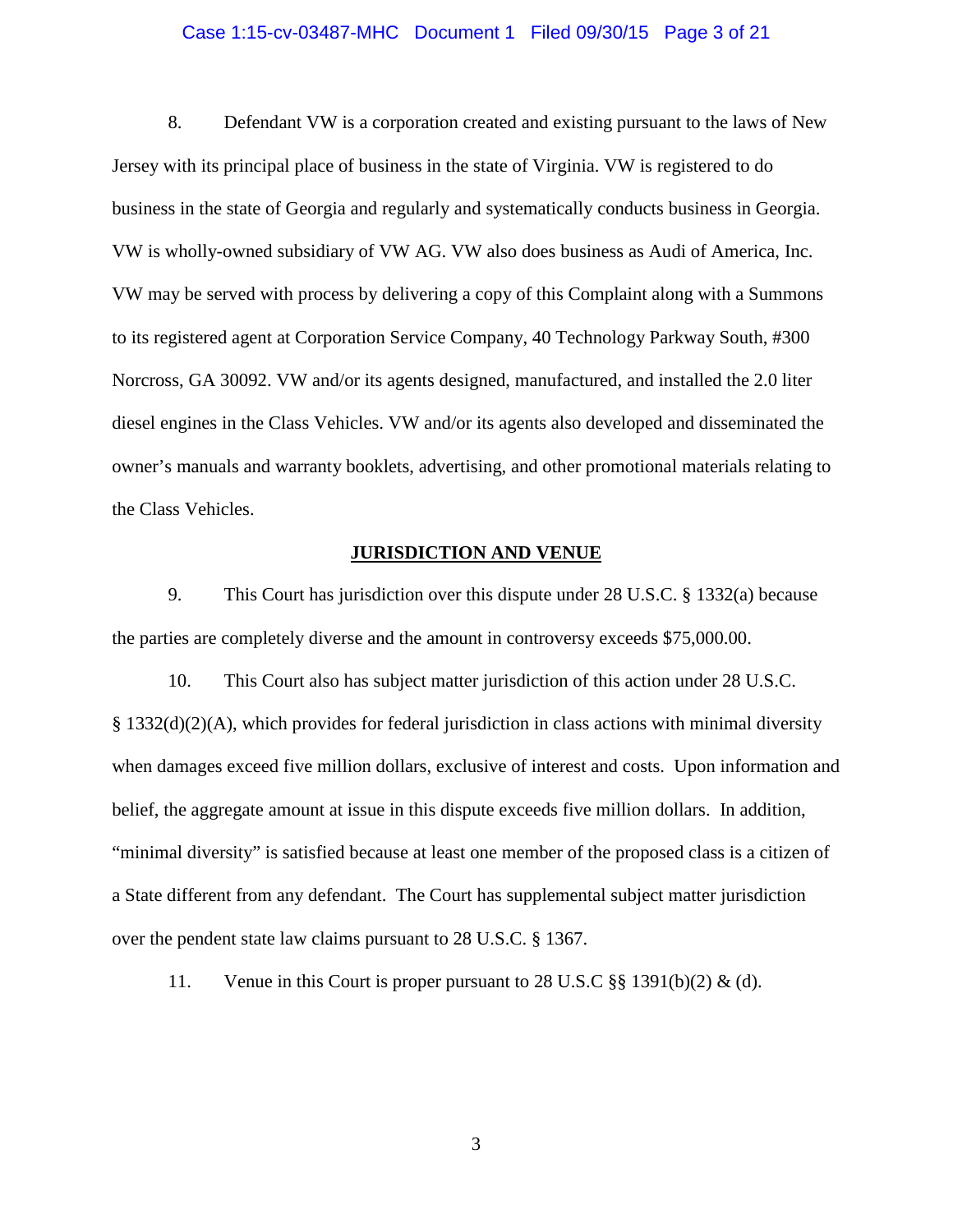# **FACTUAL ALLEGATIONS**

12. Since 2009, Defendant VW has marketed the Class Vehicles to Georgia

consumers.

- 13. The Class Vehicles include the following models:
	- 2009 to 2015 Volkswagen Jetta TDI Clean Diesel;
	- 2009 to 2015 Volkswagen Beetle TDI Clean Diesel;
	- 2009 to 2015 Volkswagen Golf TDI Clean Diesel;
	- 2014 to 2015 Volkswagen Passat TDI Clean Diesel; and
	- 2009 to 2015 Audi A3 TDI Clean Diesel.

Discovery may reveal additional models.

14. Defendant VW represented that the diesel engines in the Class Vehicles were

environmentally friendly and fuel efficient, while still maintaining a high level of performance.

This marketing image is at the core of its image in the United States. The marketing campaign

was successful; VW became the largest seller of diesel cars in the United States.

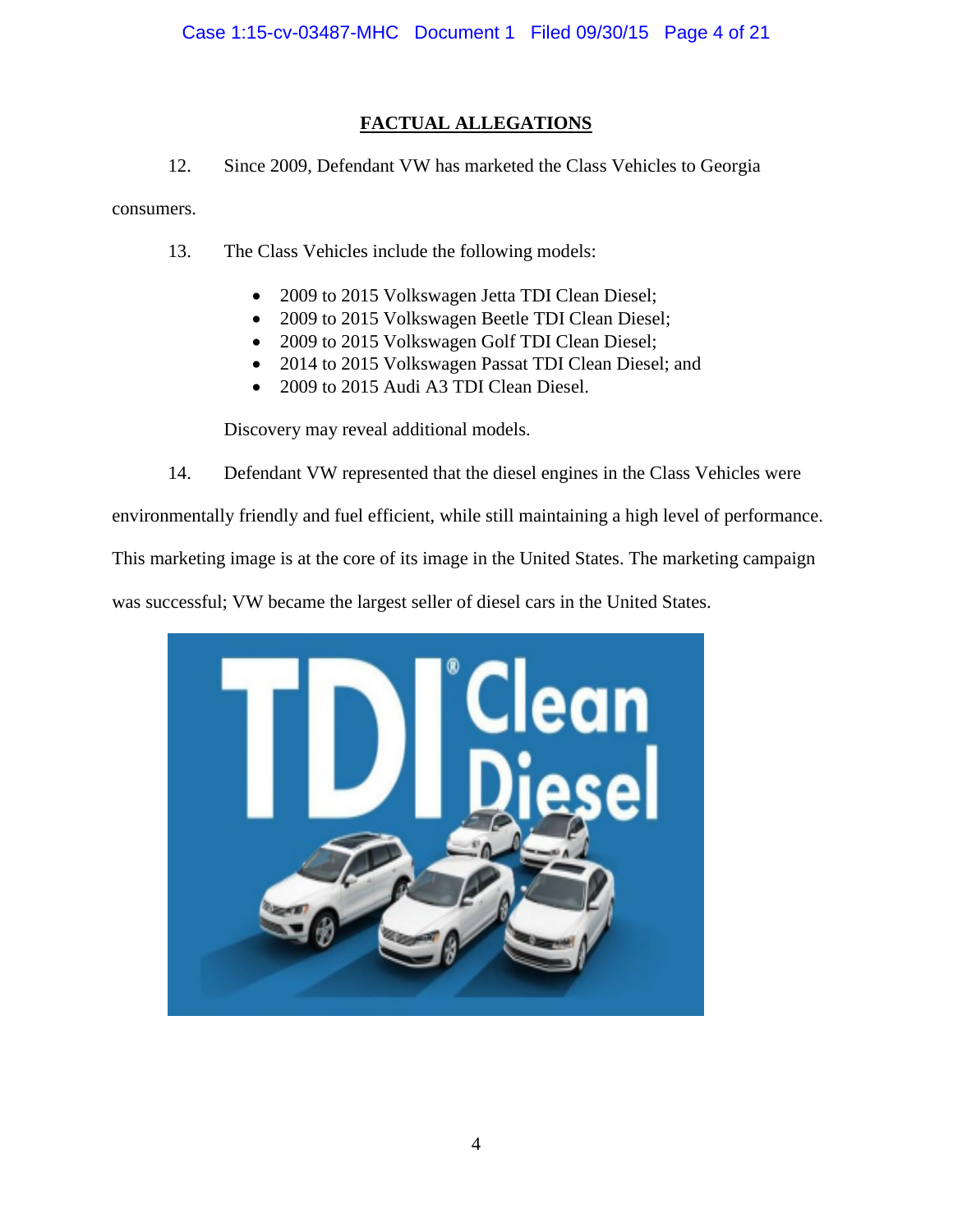## Case 1:15-cv-03487-MHC Document 1 Filed 09/30/15 Page 5 of 21

15. For instance, Defendant's advertisements stated that its TDI engines offered "Ultra-low-sulfur fuel, direct injection technology, and extreme efficiency."<sup>2</sup>

16. Advertisements about the fuel efficiency and low emissions of the TDI diesel engines were transmitted over a variety of media, including television, print, and the internet.

17. Defendant VW used these advertisements to generate revenue through the sale of the Class Vehicles based on the false statements contained therein.

18. In 2009 the Volkswagen Jetta TDI was named Green Car of the Year, and in 2010, the Audi A3 TDI was named Green Car of the Year.

19. Defendant was able to sell so many of the Class Vehicles based on their reputation as fuel efficient and environmentally friendly vehicles.

20. Defendant charged, and the Class Members paid, substantial premiums for these "Clean Diesel" cars based upon the representation that the vehicles were fuel efficient and environmentally friendly while still maintaining a high degree of performance.

<sup>&</sup>lt;sup>2</sup> Among other places, this advertisement appeared on VW's website. Although VW has removed this page from its website, it can be accessed at the following web archive link: https://web.archive.org/web/20150816221300/http://www.vw.com/features/clean-diesel/.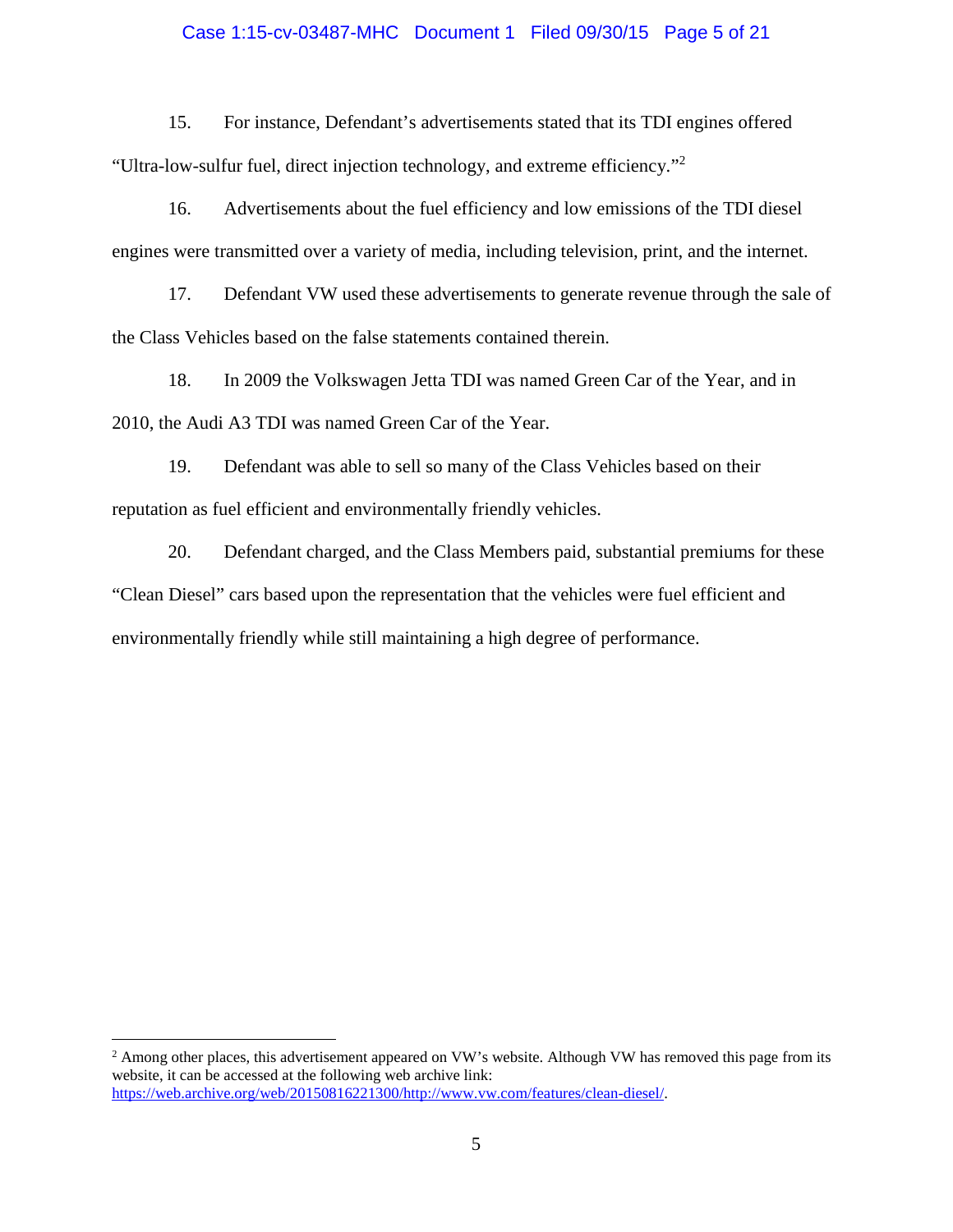## Case 1:15-cv-03487-MHC Document 1 Filed 09/30/15 Page 6 of 21

21. Plaintiff purchased her 2010 Jetta TDI based in part on these representations, including representations regarding the vehicle's superior gas mileage. Below is an excerpt from the sticker on the vehicle that Plaintiff purchased. It indicated that her car was at or near the top quartile of compact vehicles in terms of expected gas mileage and emphasized that her car included a "Good Clean Diesel" engine:



22. The Clean Air Act ("CAA") and the regulations promulgated thereunder are designed to reduce emissions of NOx and other pollutants from automobiles such as the Class Vehicles.

23. Under the CAA, 42 U.S.C. §§ 7401-7671q, in order to sell passenger vehicles in the United States, a car manufacturer, such as Defendant, must apply for and receive a certificate of conformity ("COC") for the vehicle model it wishes to sell. Without first obtaining a COC, car manufacturers are barred from selling, offering for sale, introducing into commerce, delivering for introduction into commerce, or importing passenger vehicles in the United States. Car manufacturers are also barred from causing any of the foregoing acts to take place.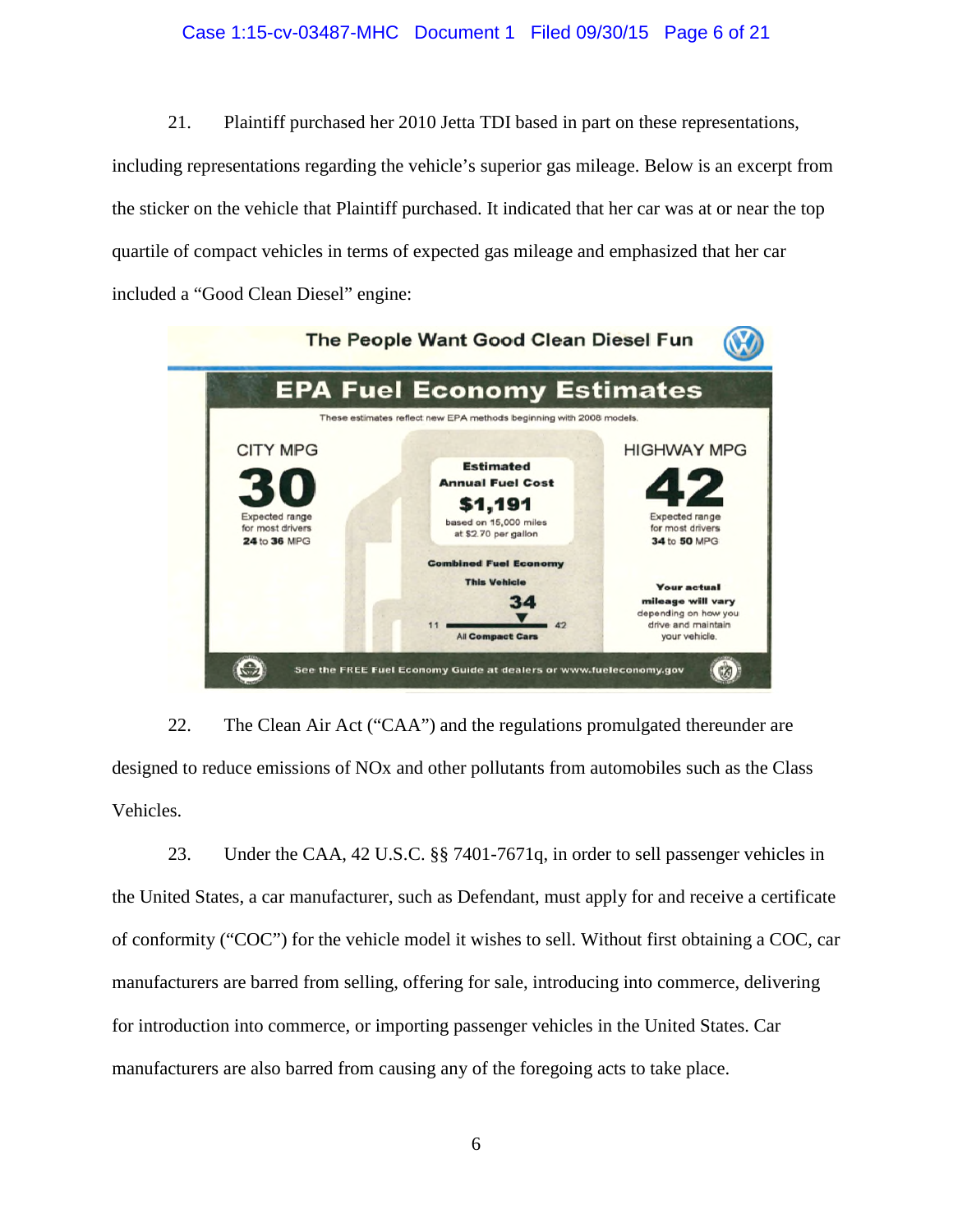#### Case 1:15-cv-03487-MHC Document 1 Filed 09/30/15 Page 7 of 21

24. Accordingly, the CAA required Defendant to receive a COC for each model of the Class Vehicles prior to their sale to the Class Members.

25. A defeat device is an auxiliary emission control device ("AECD") that "reduces the effectiveness of the emission control system under conditions which may reasonably be expected to be encountered in normal vehicle operation and use." 40 C.F.R. § 86.1803-01.

26. Motor vehicles with defeat devices cannot be granted a COC. EPA, *Advisory Circular Number 24: Prohibition on use of Emission Control Defeat Device* (Dec. 11, 1972).

27. Moreover, in a COC application, car manufacturers must list all AECD on the vehicle models in question and provide a justification for any AECD. The COC then applies only to those cars that are as described in the application. For example, the COC issued to the Defendant "covers only those new motor vehicles or vehicle engines which conform in all material respects, to the design specifications" as described in the Defendant's application. *See* NOV at p. 3.

28. Upon information and belief, starting in 2009, Defendant VW knew that the Class Vehicles could not achieve the fuel economy and performance levels which Defendant desired while also remaining compliant with applicable laws and regulations, such as the CAA and corresponding regulations.

29. To circumvent this failure, Defendant installed defeat devices in the Class Vehicles. That is, Defendant "manufactured and installed software in the electronic control module (ECM) of [the Class Vehicles] that sensed when the vehicle was being tested for compliance with EPA emission standards." NOV at p. 3. When the vehicle was being tested, "the vehicle's ECM ran software which produced compliant emission results." *Id.* at p. 4.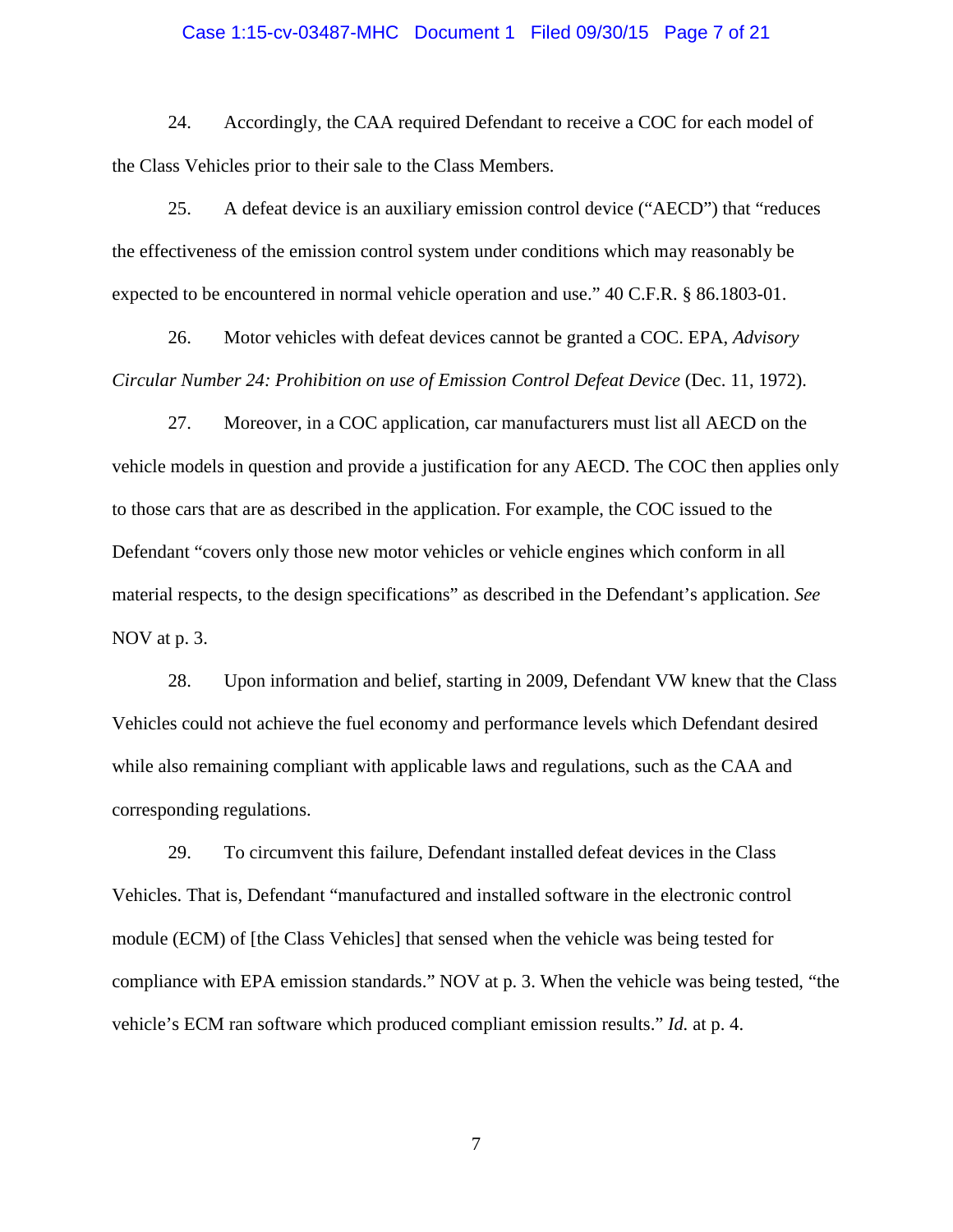#### Case 1:15-cv-03487-MHC Document 1 Filed 09/30/15 Page 8 of 21

30. However, during "normal vehicle operation," the Class Vehicles "ran a separate 'road calibration' which reduced the effectiveness of the emission control system . . . As a result, emissions of NOx increased by a factor of *10 to 40 times above EPA compliant levels*, depending on the type of drive cycle." NOV at p. 4 (emphasis added).

31. According to the NOV, because of the defeat devices, the Class Vehicles "do not conform in all material respects to the vehicle specifications described in the applications for the [COCs] that purportedly cover them." NOV at p. 2. Thus, Defendant violated federal law by "selling, offering for sale, introducing into commerce, delivering for introduction into commerce, or importing these vehicles."

32. In May 2014, after publication of a study commissioned by the International Counsel on Clean Transportation which found significantly higher in-use emissions, the EPA and the California Air Resources Board ("CARB") began an investigation into the increased emissions.

33. Throughout the investigation, Defendant denied installing defeat devices in the Class Vehicles. Instead of admitting wrongdoing, Defendant told officials that the higher emissions "could be attributed to various technical issues and unexpected in-use conditions." NOV at p. 4.

34. However, when the EPA and CARB said they would not approve COCs for the Defendant's 2016 model year vehicles without receiving an adequate explanation for the problems with the Class Vehicles, Defendant admitted that it had designed and installed the defeat devices.

35. Until this 2015 admission of wrongdoing, Defendant never disclosed the existence of the defeat devices in the Class Vehicles.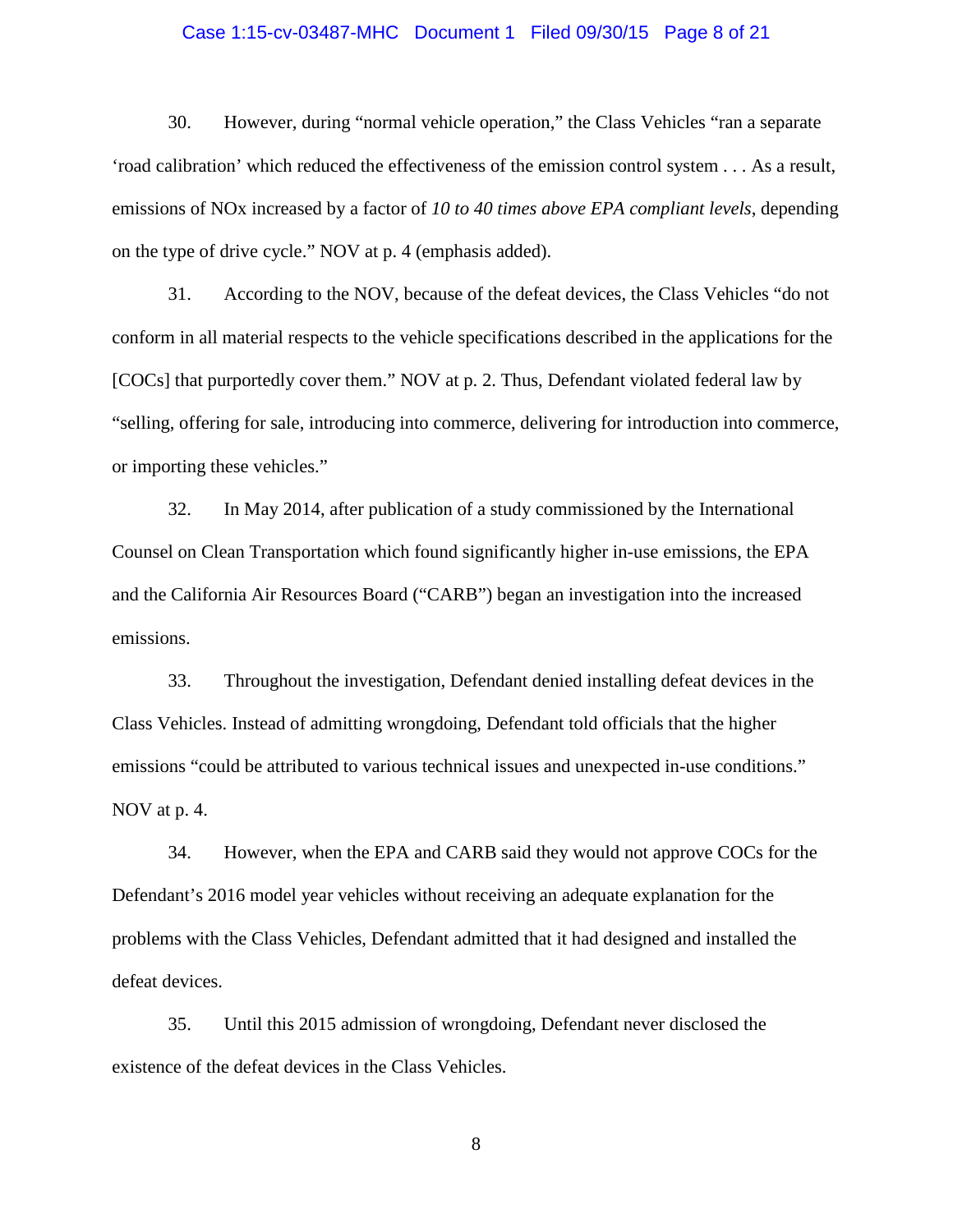## Case 1:15-cv-03487-MHC Document 1 Filed 09/30/15 Page 9 of 21

36. According to the NOV, Defendant "knew or should have known that its [defeat devices] bypass, defeat, or render inoperative elements of the vehicle design related to compliance with CAA emissions standards."

37. Defendant has recently admitted to the deception described herein. For example, Martin Winterkorn, the CEO of Volkswagen AG, Defendant VW's parent company, released a statement in which he stated he was "deeply sorry" to have "broken the trust of our customers and the public" and that Volkswagen was investigating the issue.<sup>3</sup>

38. Defendant has since ceased all United States sales of vehicles with the 2.0 liter "Clean Diesel" engines and is in the process of removing those vehicles from dealerships.

39. Plaintiff and the other Class Members purchased the Class Vehicles in reliance on Defendant's promises, described in part above, that the Class Vehicles would be fuel efficient, maintain high performance levels, be environmentally friendly, and be compliant with all applicable federal and state laws and regulations.

40. Plaintiff and the other Class Members not only relied on these representations in purchasing the Class Vehicles, they relied on those representations in paying a significant premium for the Class Vehicles over their gas-powered counterparts.

41. Because Defendant's promises, including the promises about compliance with applicable laws and environmental friendliness, were false, deceptive, and untrue, the value of the Class Vehicles has been greatly reduced, if not totally destroyed.

42. Additionally, even if Defendant undertook to alter the Class Vehicles' engines to meet the required standards, it is likely the vehicles' fuel economy, performance, and longevity would be dramatically reduced.

<sup>3</sup> Statement available at http://www.vwdieselinfo.com/statement-of-prof-dr-martin-winterkorn-ceo-of-volkswagen- $\underline{ag}/$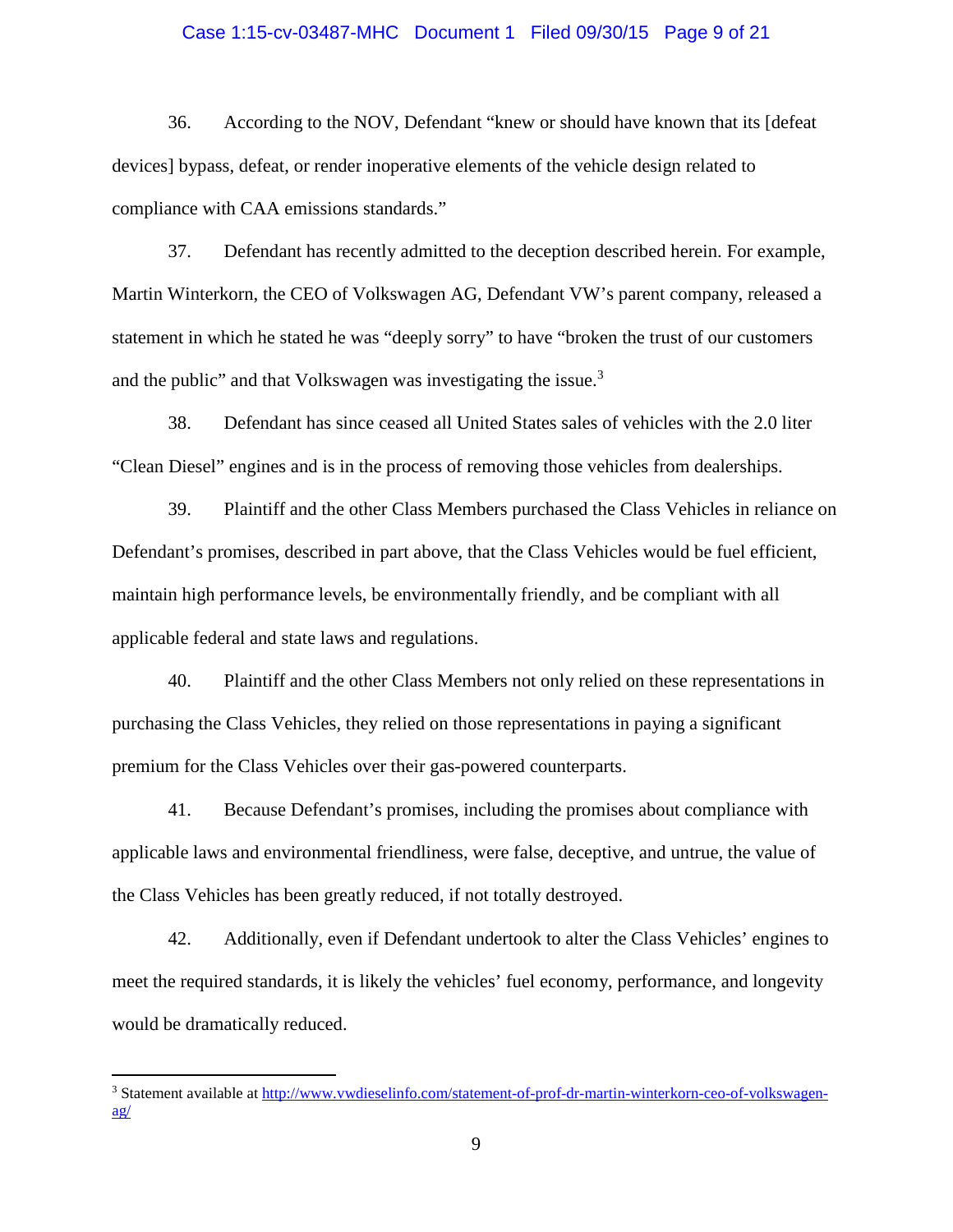43. As a result, Class Members now have Class Vehicles that are currently unmarketable. Even if Class Members were to undertake the time and expense of seeking and obtaining repair from Defendant, the Class Vehicles still will be worth significantly less money than they would otherwise have been worth had they been delivered as promised.

## **TOLLING AND ESTOPPEL**

44. As described above, Defendant's fraud and deception went undetected by anyone, including federal and state regulators, for approximately five years after Defendant began to market the Class Vehicles.

45. As a result of Defendant's behavior, Plaintiff and the other Class Members had no ability to discovery the facts supporting the allegations contained herein until Defendant ultimately admitted wrongdoing. The inability to discover the problems with the Class Vehicles was due exclusively to the fraudulent concealment of the facts by Defendant.

46. As a result, any applicable statute of limitations has been tolled and/or Defendant is estopped from relying on any statutes of limitations in defense of this action.

## **CLASS ACTION ALLEGATIONS**

47. Plaintiff brings this action individually and on behalf of all others similarly situated as a class action pursuant to the provisions of Rules  $23(a)$ , (b)(1), (b)(2), and (b)(3) of the Federal Rules of Civil Procedure.

48. The Class is defined as follows:

All persons or entities who are current owners or lessees of Class Vehicles who purchased or leased those vehicles in the State of Georgia.

49. Excluded from the Class are Defendant and its subsidiaries, parents, and affiliates; all persons who make a timely election to be excluded from the Class; all claims for wrongful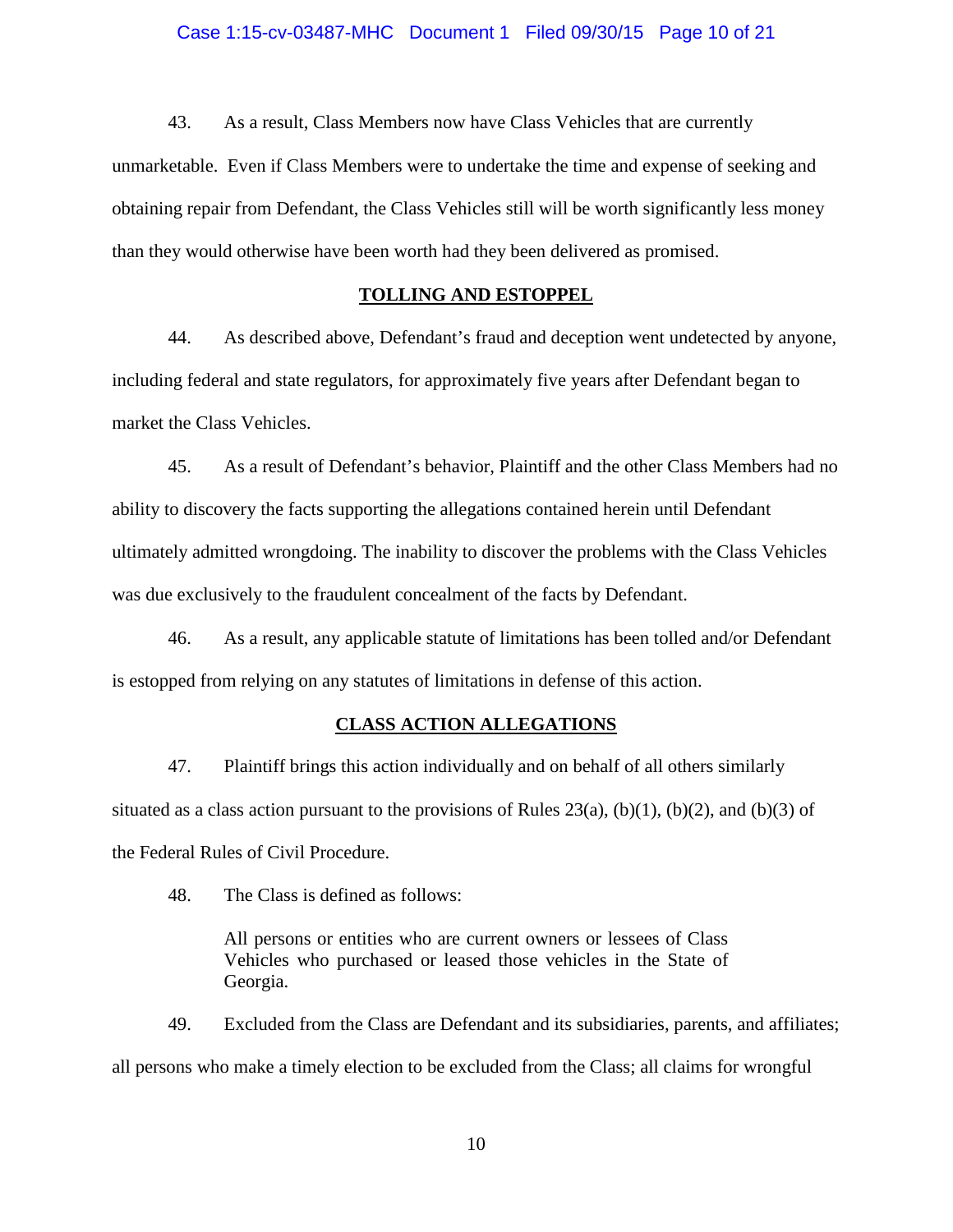#### Case 1:15-cv-03487-MHC Document 1 Filed 09/30/15 Page 11 of 21

death, survivorship, and/or personal injury by Class Members; governmental entities; and the Judge to whom this case is assigned and his or her immediate family. Plaintiff reserves the right to revise the Class definition.

50. Certification of Plaintiff's claims for class-wide treatment is appropriate because Class Members can prove the elements of their claims on a class-wide basis using the same evidence as would be used to prove those elements in individual actions alleging the same claim.

51. Plaintiff satisfies Rule  $23(a)(1)$  because the class is so numerous that joinder is not proper. Many thousands of Class Vehicles were sold in Georgia, and the identities of these individuals can be obtained from Defendant's records.

52. Plaintiff satisfies Rule  $23(a)(2)$  because there are questions of law or fact common to the Class. For instance, common questions include, *inter alia*: 1) Whether Defendant engaged in the conduct described in this Complaint; 2) Whether Defendant acted knowingly, intentionally, or recklessly in engaging in the conduct discussed in this Compliant; 3) Whether Defendant's misrepresentations and omissions were material; 4) Whether Defendant's conduct violated Georgia law; 5) Whether Plaintiff and the Class Members are entitled to damages and other monetary relief; 6) Whether Plaintiff and the Class Members are entitled to equitable relief, including injunctive relief, restitution, and/or rescission.

53. Plaintiff satisfies Rule 23(a)(3) because her claims and defenses are typical of the Class. Plaintiff purchased a Class Vehicle and relied upon the common representations Defendant made the rest of the public and Class Members.

54. Plaintiff satisfies Rule 23(a)(4) because she will fairly and adequately protect the interests of the Class. Plaintiff's interests are in line with and do not conflict with the rest of the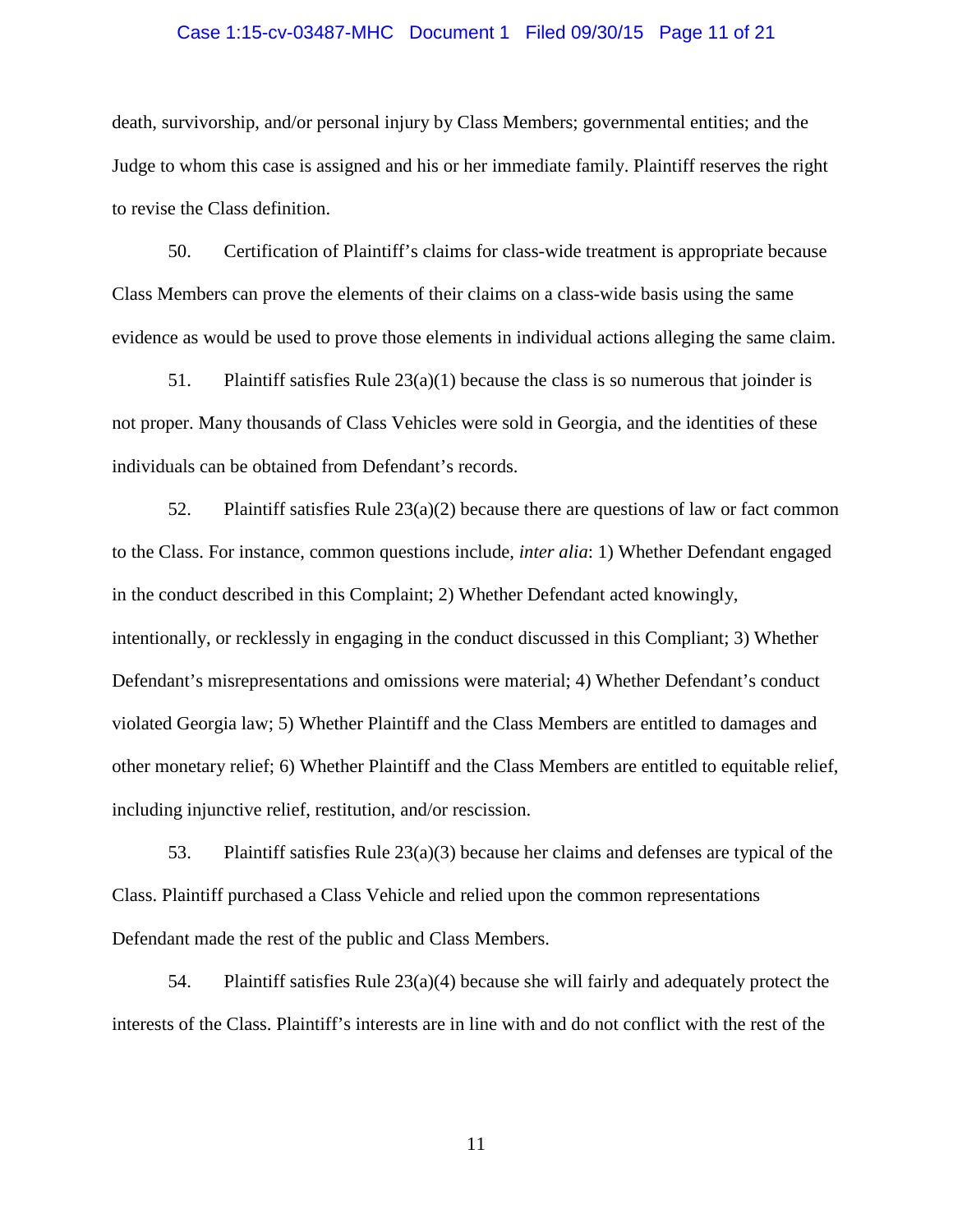## Case 1:15-cv-03487-MHC Document 1 Filed 09/30/15 Page 12 of 21

Class, and Plaintiff has retained counsel with significant and extensive experience in the prosecution of class actions.

55. Plaintiff's claims satisfy Rule  $23(b)(1)(A)$  because prosecuting separate actions would create a risk of inconsistent or varying adjudications. The primary issue in this case is whether Defendant violated the law in falsely marketing the Class Vehicles and installing defeat devices in those vehicles. If each Class Member brought separate actions it is likely that different Courts and/or juries would reach different results as to the Defendant's liability despite that the facts for each Class Member are essentially identical.

56. Plaintiff's claims satisfy Rule 23(b)(2) because Defendant has acted or refused to act on grounds generally applicable to Plaintiff and the other Class Members, thereby making final injunctive relief and declaratory relief appropriate with respect to the Class as a whole.

57. Plaintiff's claims satisfy Rule 23(b)(3) because questions common to the class predominate over individual issues and the class action device is superior to other means of adjudicating this dispute. As noted above, this case involves the uniform conduct of the Defendant in installing defeat devices in the Class Vehicles and falsely marketing the vehicles as compliant and environmentally friendly. Defendant acted in a substantially similar way toward each Class Member. The issues central to this case will be proved by common evidence and predominate over any individual issues. A class action is a far more efficient method of settling this dispute as compared to thousands of individual claims given the nature of the common questions at issue.

58. In the alternative, or in addition to certification under Rule 23(b), certification is appropriate under Rule  $23(c)(4)$ , which provides that an action may be brought or maintained as a class action with respect to particular issues. Under Rule  $23(c)(4)$ , certification is appropriate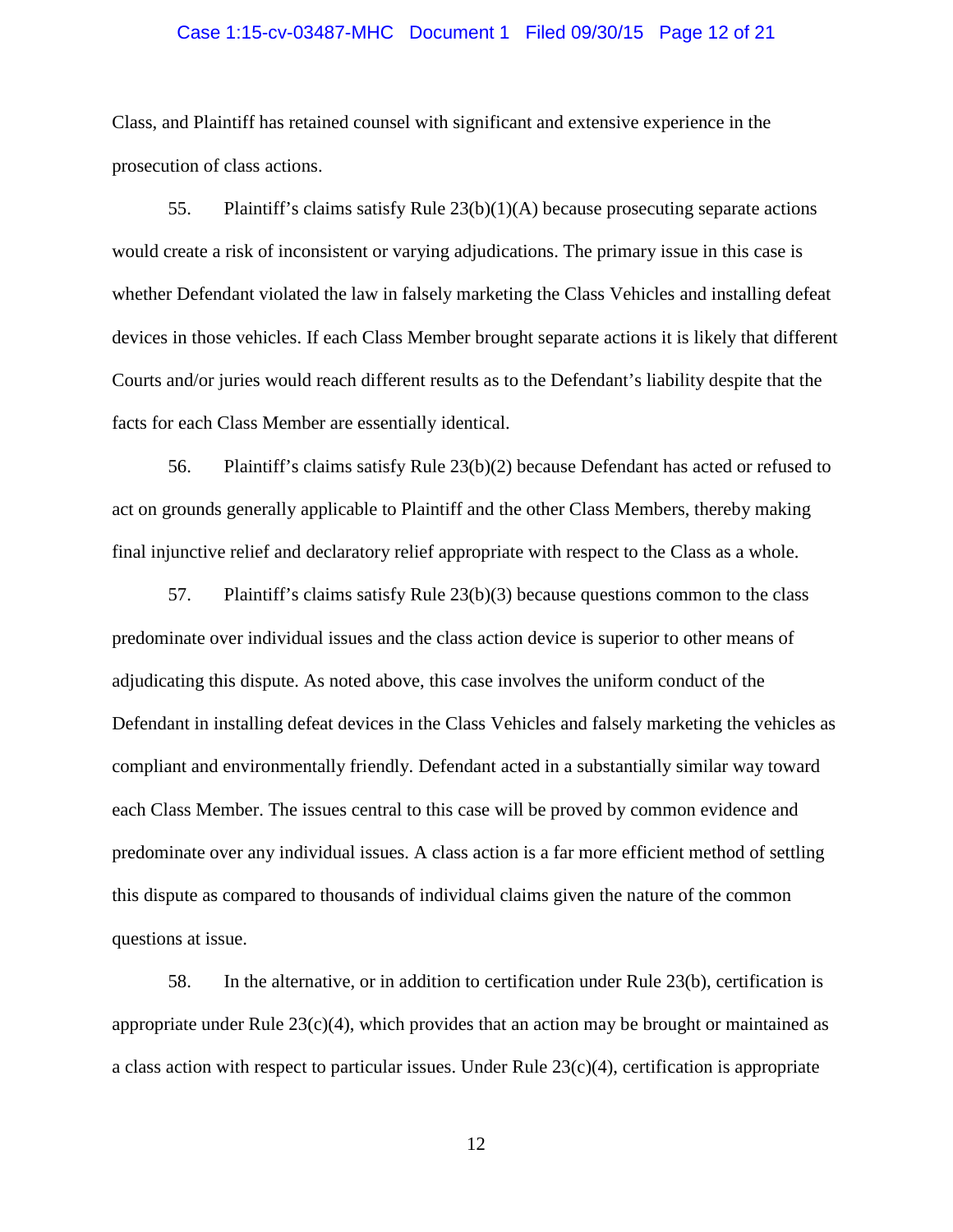when a Plaintiff establishes a class under Rule  $23(a)$ , and when a common issue threads through the case. Because Defendant's conduct was uniform with respect to all Class Members, various issues in this case are suitable for class-wide resolution under Rule  $23(c)(4)$ .

# **CLAIMS FOR RELIEF**

# **Count I: Georgia RICO Act Violation**

59. Plaintiff incorporates by reference the foregoing allegations.

60. The activities of Defendant constitute a violation of the Georgia RICO Act,

O.C.G.A. § 16-14-1, *et seq*.

61. Defendant is a legal entity which constitutes an enterprise and/or enterprises pursuant to the provisions of the Georgia RICO Act.

62. Defendant committed multiple predicate acts of "racketeering activity," as defined by the Georgia RICO Act, including, but not limited to:

- a. Wire fraud;
- b. Mail fraud;
- c. Theft by deception;
- d. Lying to government officials; and
- e. Violation of the CAA as well as other state and federal laws and regulations.

63. Defendant's racketeering activities are ongoing and constitute a pattern of racketeering activity.

64. Defendant has, through a pattern of racketeering activity, acquired or maintained, directly or indirectly, an interest in or control of an enterprise, real property, or personal property through the activities alleged herein.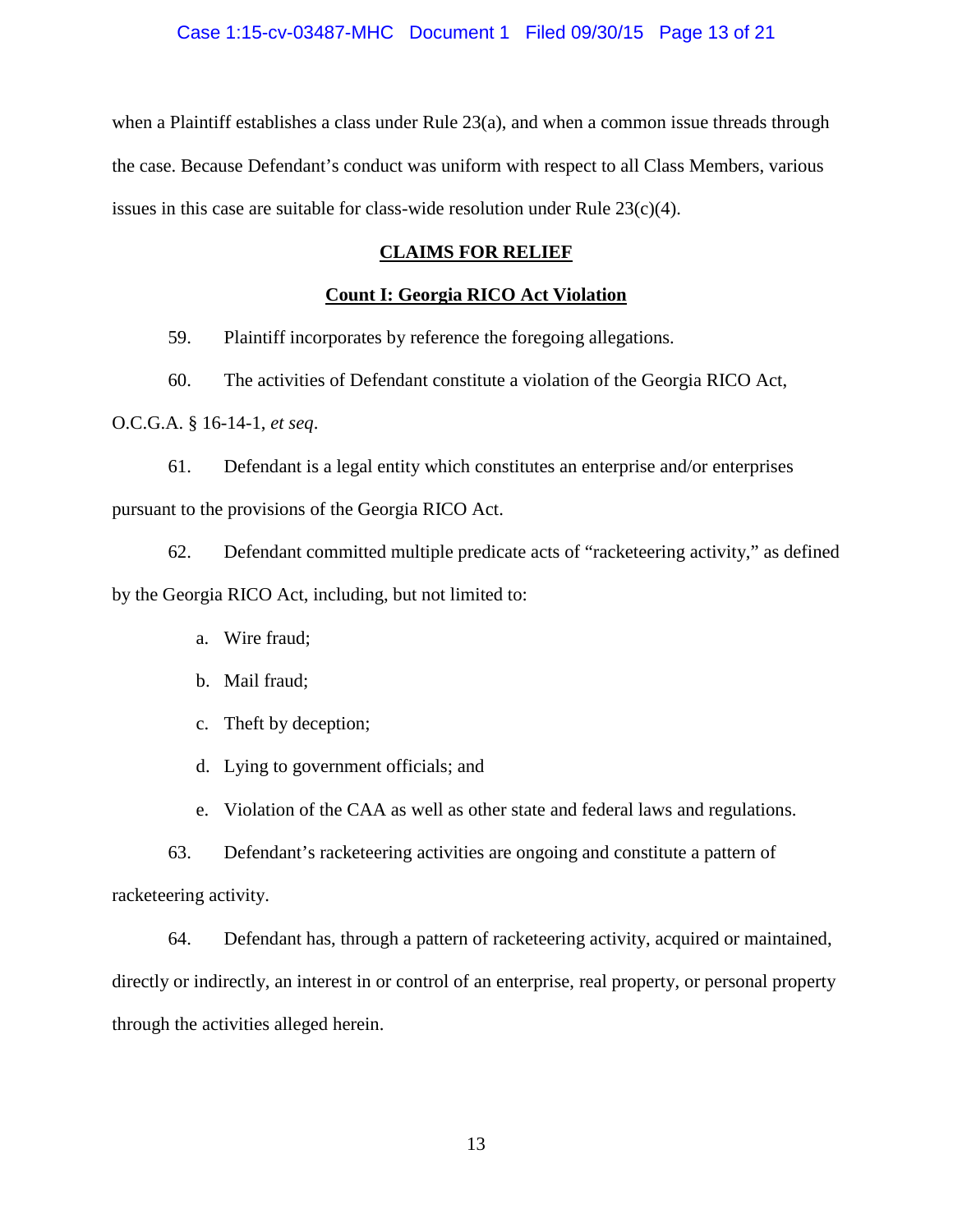#### Case 1:15-cv-03487-MHC Document 1 Filed 09/30/15 Page 14 of 21

65. Upon information and belief, Defendant has conspired with Volkswagen AG and Audi AG to commit the wrongful acts alleged herein and has committed overt acts in furtherance of this conspiracy and have received a benefit from them.

66. Defendant's predicate acts were aimed at Plaintiff and other Class Members.

67. Defendant's violations of the Georgia RICO Act have directly or indirectly damaged and continue to damage Plaintiff and other Class Members. Plaintiff and the other Class Members are therefore entitled to recover from Defendant treble damages and other relief authorized by the Georgia RICO Act.

#### **Count II: Fraud**

68. Plaintiff incorporates the foregoing allegations.

69. Defendant, through the use of online, television, and print media, as well as the oral representations of its agents, made multiple false representations to Plaintiff and the other Class Members from as early as 2008 to 2015. Specifically, Defendant stated that:

- a. The Class Vehicles were environmentally friendly;
- b. The Class Vehicles were compliant with all applicable laws and regulations;
- c. The Class Vehicles were capable of maintaining excellent fuel economy and high performance levels while remaining environmentally friendly;
- d. That Defendant and its affiliated entities were environmentally-conscious companies that complied with applicable laws and regulations.

70. Throughout the period during which Defendant made the above representations, each of which was material and made uniformly to all Class Members, Defendant knew that they were false and concealed the material fact that the Class Vehicles emitted up to 40 times the amount of NOx allowed by applicable laws and regulations.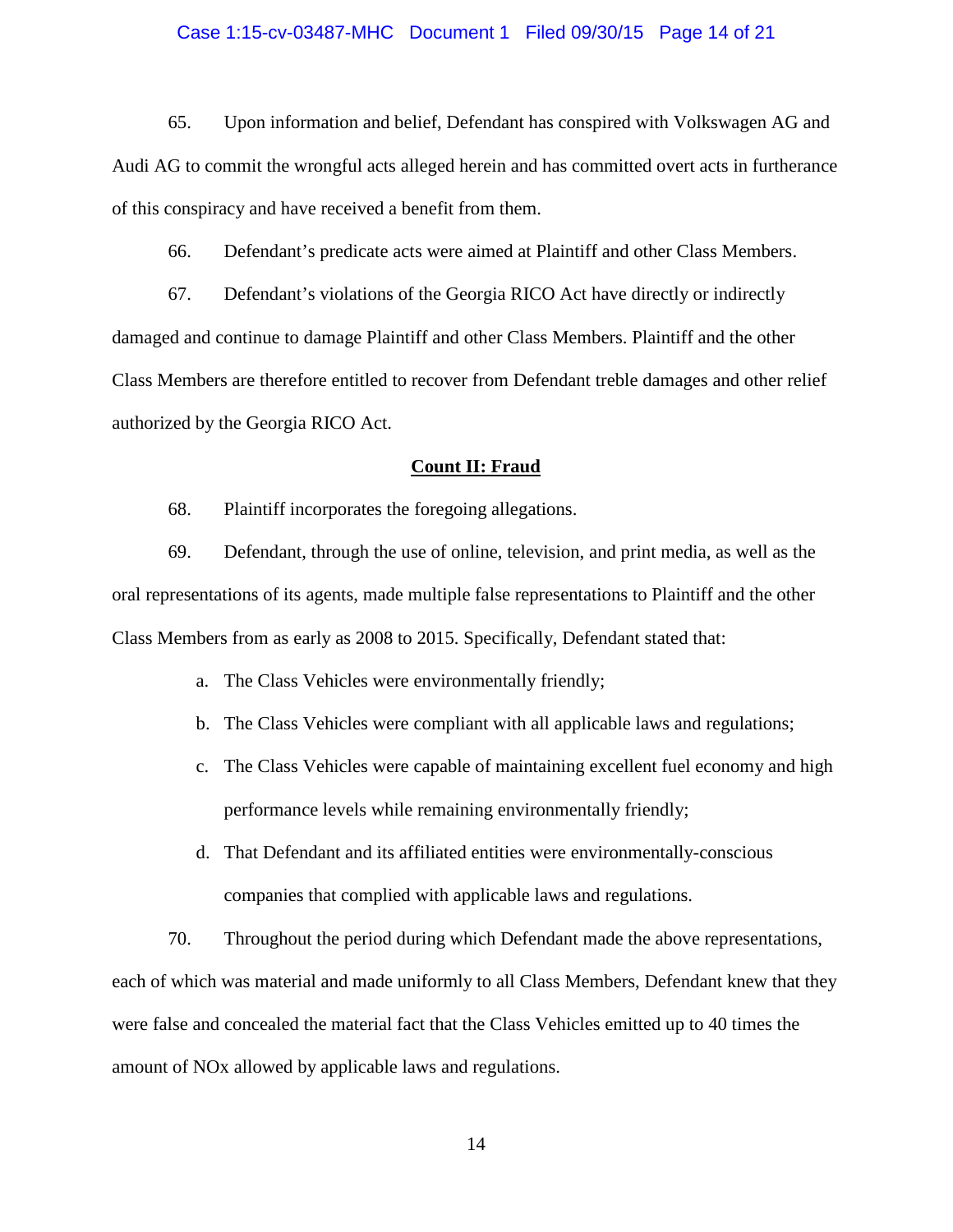## Case 1:15-cv-03487-MHC Document 1 Filed 09/30/15 Page 15 of 21

71. The knowledge of the falsity of these statements was exclusive to Defendant throughout the period in which they were made.

72. Even as late as 2014, Defendant lied to government regulators about the performance of the Class Vehicles and the presence of a defeat device while continuing to market the Class Vehicles.

73. Defendant ensured that the false representations that it made would not be uncovered as false by installing defeat devices in the more than 500,000 vehicles sold in the United States, including the many thousands sold in Georgia.

74. Finally, in September 2015, Defendant admitted it was dishonest about the performance of the Class Vehicles and the installation of a defeat device.

75. Plaintiff and the Class Members reasonably believed and relied on Defendant's representations in purchasing the Class Vehicles and in paying a premium for the Vehicles over their gas counterparts.

76. Because Defendant's misrepresentations and omissions were material and uniform to all Class Members, each Class Member's reliance can be presumed or inferred.

77. As a result of the fraud and reliance, Plaintiff and the other Class Members have been damaged through the lost value of the Class Vehicles.

#### **Count III: Unjust Enrichment**

78. Plaintiff incorporates the foregoing allegations.

79. As a result of the fraudulent and deceptive scheme described in this Complaint, Defendant sold many thousands of Class Vehicles in the state of Georgia.

80. Defendant received substantial revenues and made substantial profit from the sale of the Class Vehicles. This profit included a premium which Plaintiff and the other Class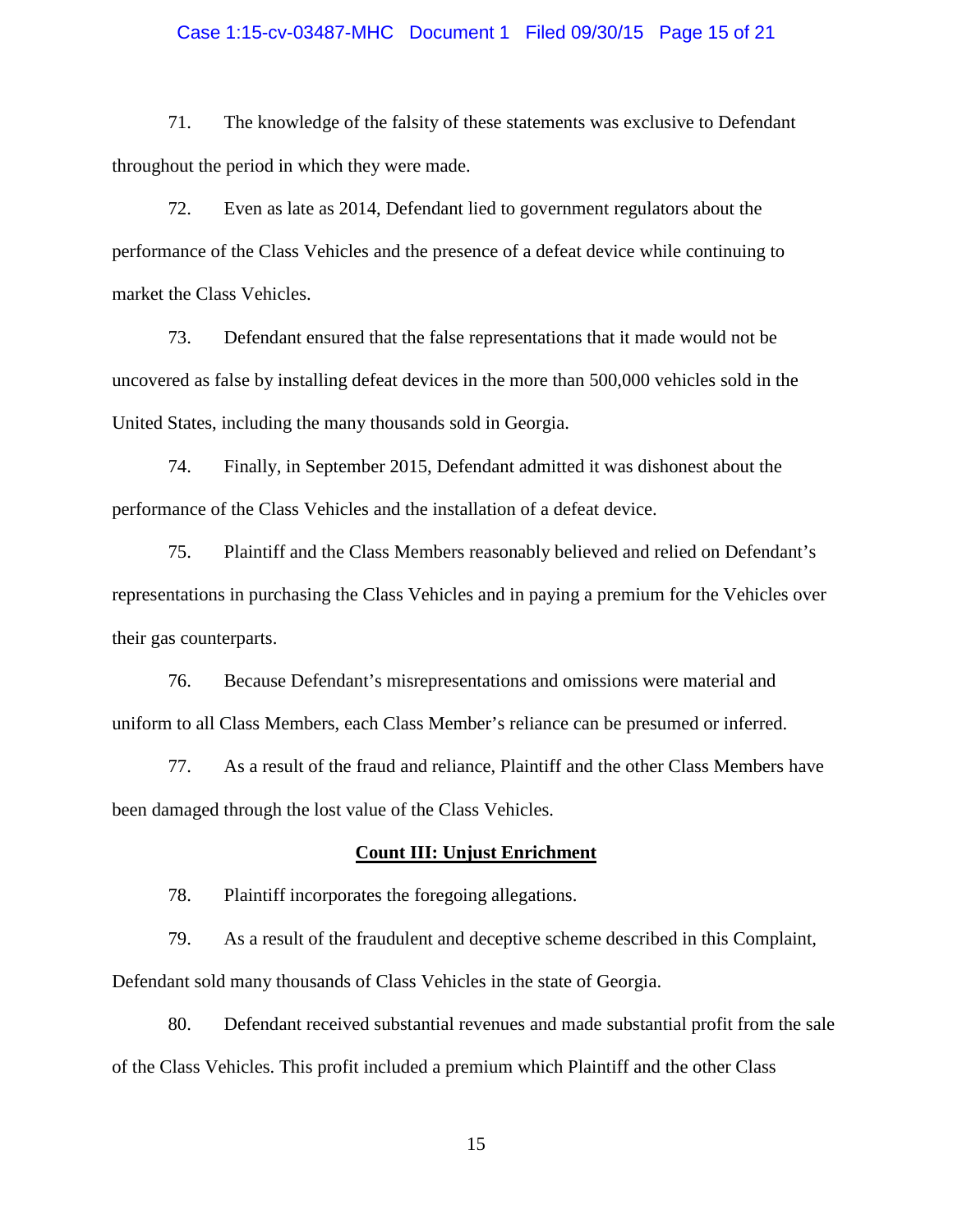#### Case 1:15-cv-03487-MHC Document 1 Filed 09/30/15 Page 16 of 21

Members paid to have "Clean Diesel" engines in their cars, as opposed to the similar gaspowered models.

81. Defendant was aware of the substantial benefit being bestowed on it as a result of their illegal and fraudulent conduct but did nothing to stop the conduct or to return the money received.

82. Defendant has made no payment or return of the profit it wrongfully received by virtue of its fraudulent conduct.

## **Count IV: Breach of Implied Warranty of Merchantability**

83. Plaintiff incorporates the foregoing allegations.

84. Under Georgia law, "A warranty that the goods shall be merchantable is implied in a contract for their sale if the seller is a merchant with respect to the goods of that kind."

O.C.G.A. § 11-2-314.

85. Defendant is a merchants with respect to the goods that it sold to Plaintiff and the Class Members.

86. The Class Vehicles were not merchantable. Specifically, the Class Vehicles were not compliant with applicable laws and regulations and therefore could not be sold in the United States and the State of Georgia.

87. The failure to provide vehicles which complied with the laws of the United States and Georgia was a breach of the implied warranty of merchantability, and Plaintiff and the other Class Members were damaged by the breach in an amount to be proven at trial.

## **Count V: Breach of Express Warranty**

88. Plaintiff incorporates the foregoing allegations.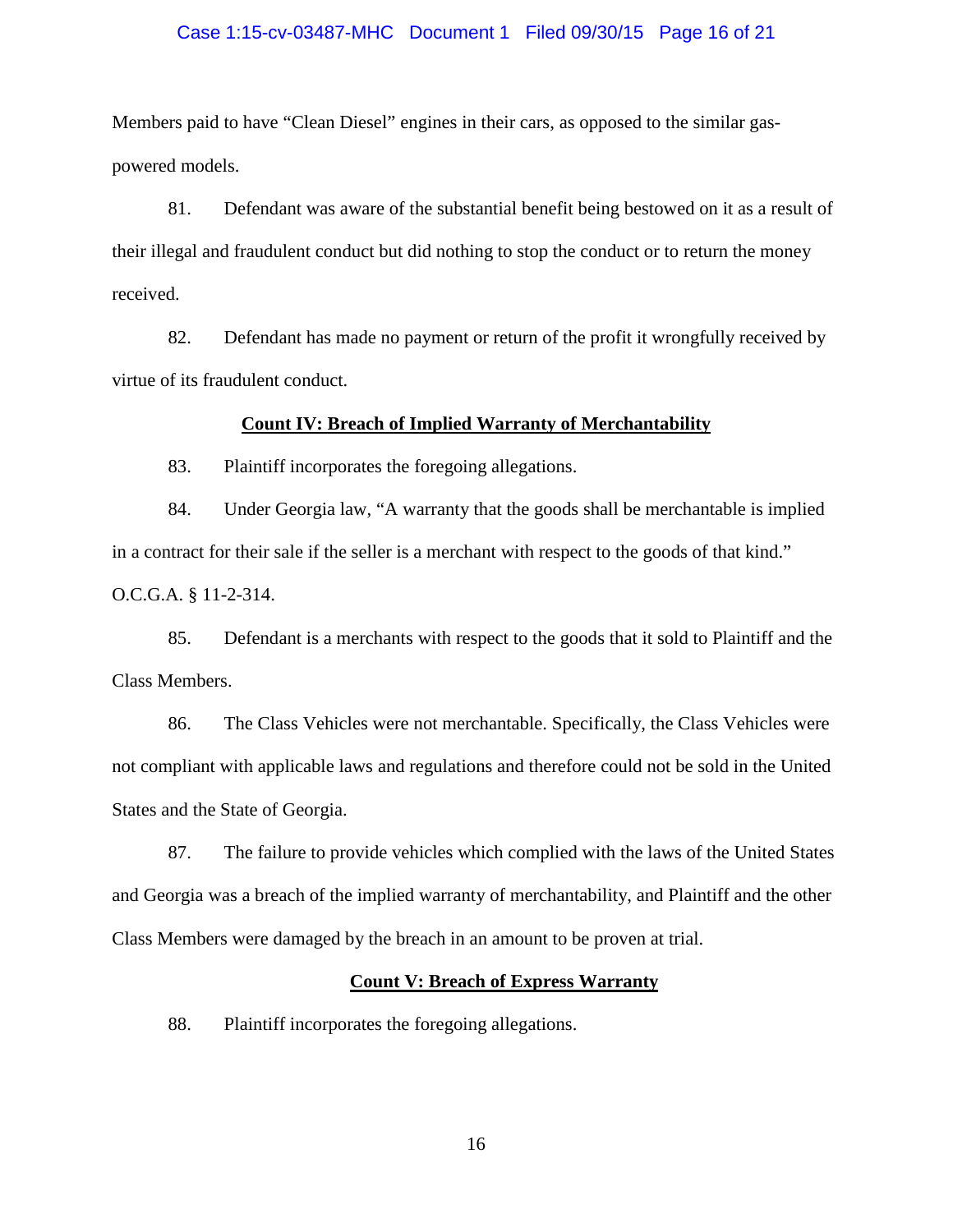## Case 1:15-cv-03487-MHC Document 1 Filed 09/30/15 Page 17 of 21

89. Under Georgia law, "[a]ny affirmation of fact or promise made by the seller to the buyer which relates to the goods and becomes part of the basis of the bargain creates an express warranty that the goods shall conform to the affirmation or promise." O.C.G.A. § 11-2-313(a). Further, "[a]ny description of the goods which is made part of the basis of the bargain creates an express warranty that the goods shall conform to the description." O.C.G.A. § 11-2-313(b).

90. Defendant made numerous affirmations of fact, promises, and/or descriptions to Plaintiff and the other Class Members regarding the performance and emission controls of Class Vehicles, as described above.

91. Defendant's affirmations, promises, and/or descriptions were material and, therefore, became a part of the basis of the bargain in sales and leases of Class Vehicles.

92. However, the Class Vehicles did not conform to Defendant's affirmations, promises, and descriptions.

93. The failure to provide vehicles that conformed to Defendant's affirmations, promises, and/or descriptions constitutes a breach of Defendant's express warranties.

94. As a result of Defendant's breach of warranties, Plaintiff and the other Class Members suffered damage in an amount to be proven at trial.

#### **Count VI: Breach of Contract**

95. Plaintiff incorporates the foregoing allegations.

96. Defendant, either directly or through its agents, entered into agreements with Class Members for the sale or lease of Class Vehicles.

97. Each and every sale or lease of a Class Vehicle constitutes a valid and enforceable contract between Defendant and the purchaser or lessee.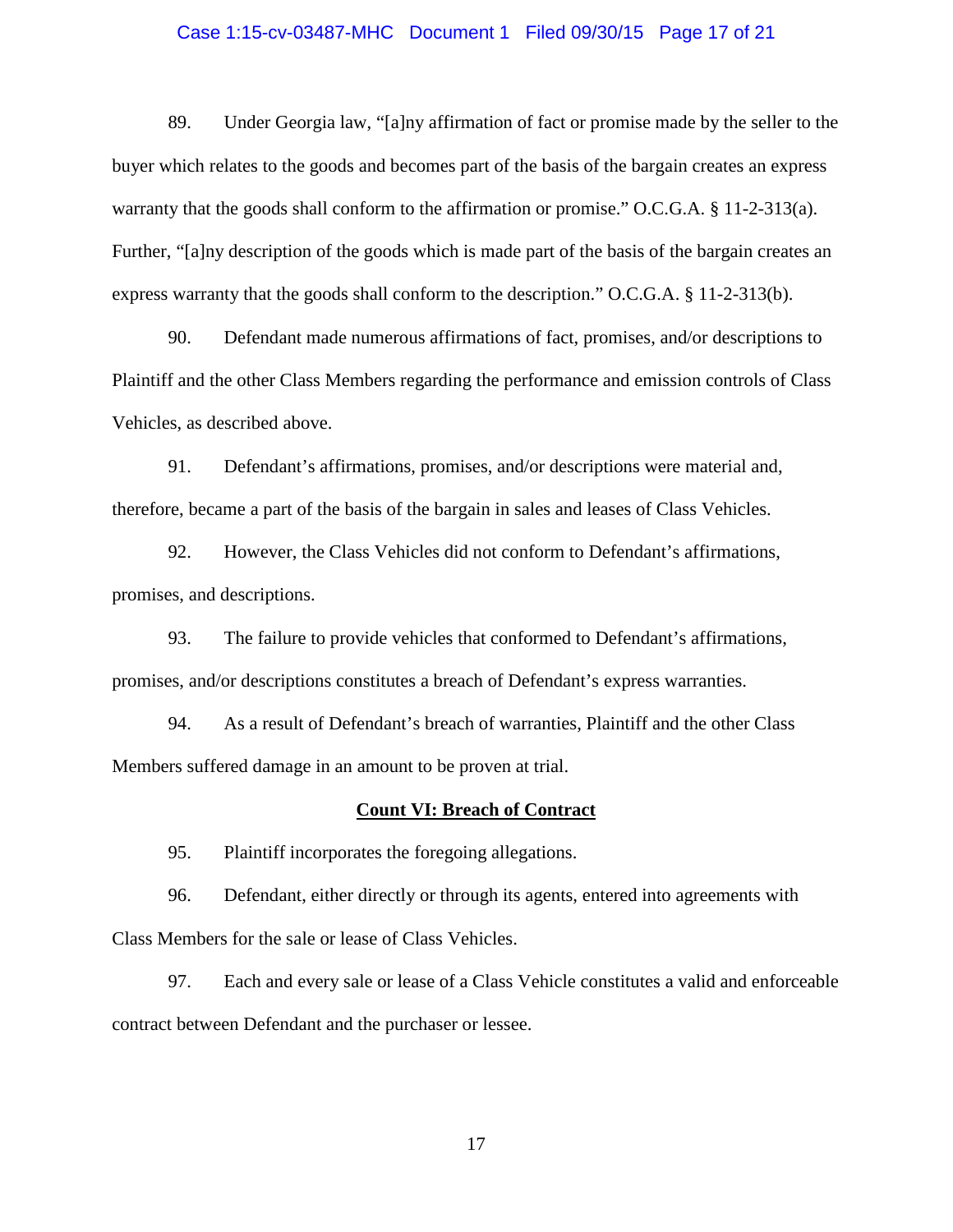## Case 1:15-cv-03487-MHC Document 1 Filed 09/30/15 Page 18 of 21

98. Upon information and belief, Defendant's agreements with all Class Members contained terms that were substantively identical in all respects material to this Complaint.

99. Plaintiff and all other Class Members performed all contractual conditions required of them, including the payment of substantial monies.

100. Defendant breached these contracts, and/or the implied covenant of good faith and fair dealing incorporated therein, by selling or leasing defective Class Vehicles and by misrepresenting or failing to disclose the existence of the defeat device and/or defective design.

101. Defendant's breaches were material in that they deprived Class Members of the fundamental benefits for which they contracted.

102. Defendant's misrepresentations and omissions alleged herein, including Defendant's failure to disclose the existence of the defeat device and/or defective design as alleged herein, caused Plaintiff and the Class Members to make their purchases or leases of the Class Vehicles. Absent those misrepresentation and omissions, Plaintiff and Class Members would not have purchased or leased the Class Vehicles, would not have purchased or leased the Class Vehicles at the price they paid, and/or would have purchased or leased less expensive alternative vehicles that did not contain the Clean Diesel engine and the defeat device. Accordingly, Plaintiff and the Class Members overpaid for the Class Vehicles and did not receive the benefit of their bargain.

103. As a direct and proximate result of Defendant's breaches of contract, Plaintiff and the Class Members have suffered damage.

104. Plaintiff and the Class Members are entitled to damages, restitution, and/or rescission of the contracts.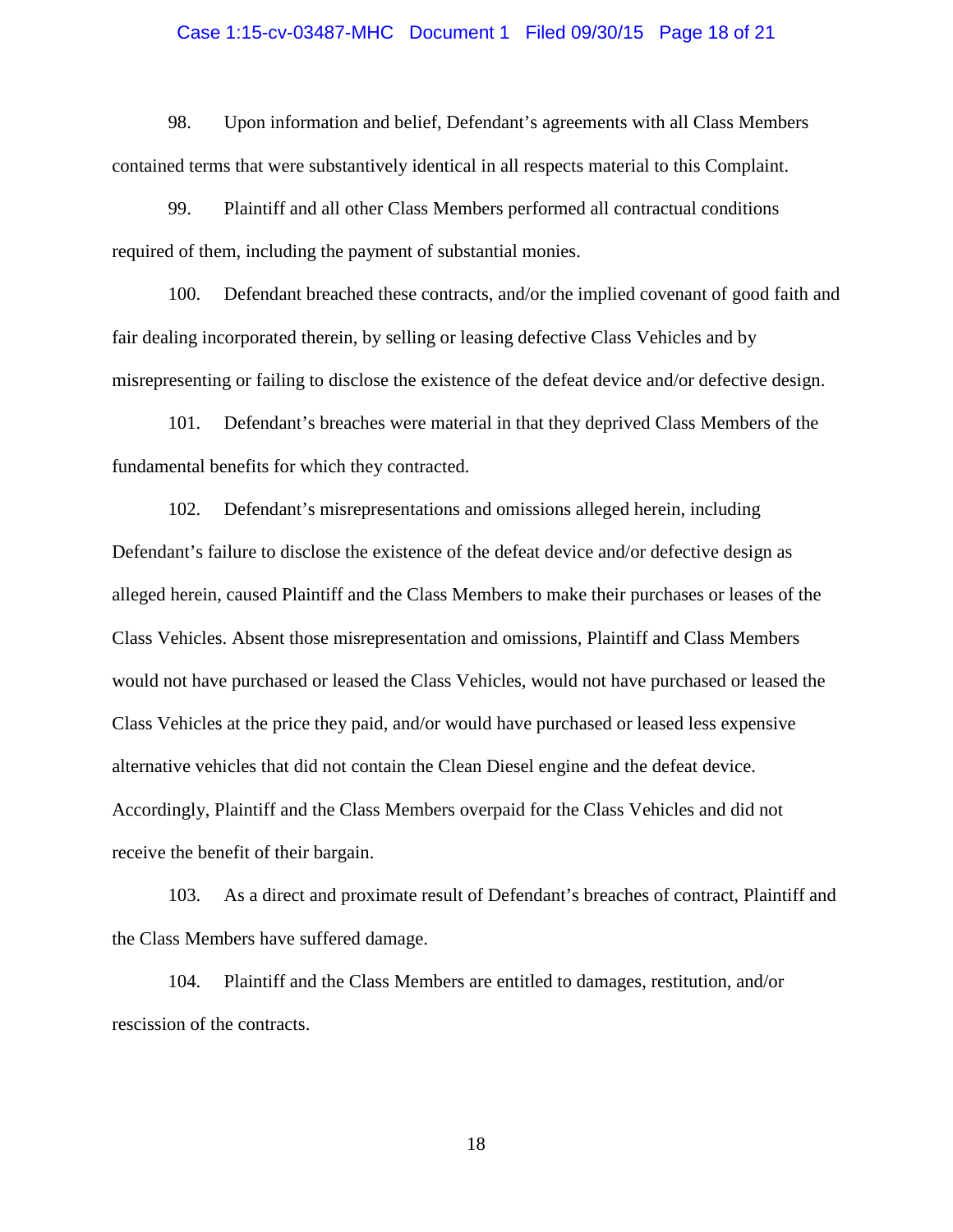## **Count VII: Violation of the Georgia Fair Business Practice Act**

105. Plaintiff incorporates the foregoing allegations.

106. Defendant is liable to the Plaintiff and the Class Members pursuant to the Georgia Fair Business Practice Act, O.C.G.A. § 10-1-390 *et seq*.

107. Defendant was in the business of manufacturing, marketing, selling, and/or leasing the Class Vehicles mentioned in this Complaint.

108. Defendant designed, formulated, manufactured, assembled, prepared for sale, distributed, and/or sold the Class Vehicles to Plaintiff and the Class Members which were in a defective condition and not suitable for the uses for which they were intended.

109. Defendant knowingly represented that the Class Vehicles had characteristics and benefits that they in fact did not have, and knowingly advertised the Class Vehicles with the intent not to sell them as advertised, all in intentional violation of the Georgia Fair Practice Act.

110. Plaintiff and the Class Members, while using, purchasing, and leasing the Class Vehicles in the usual and customary manner, suffered substantial losses and harms as described herein.

111. As a direct and proximate result of Defendant's conduct, Plaintiff and the Class Members are entitled to recover actual damages, equitable injunctive relief, treble damages, attorney's fees, litigation expenses, and punitive damages pursuant to the O.C.G.A. § 10-1-390 *et seq*.

#### **REQUEST FOR RELIEF**

WHEREFORE, Plaintiff, individually and on behalf of the Class Members, respectfully requests that the Court enter judgment in her favor and against Defendant, as follows: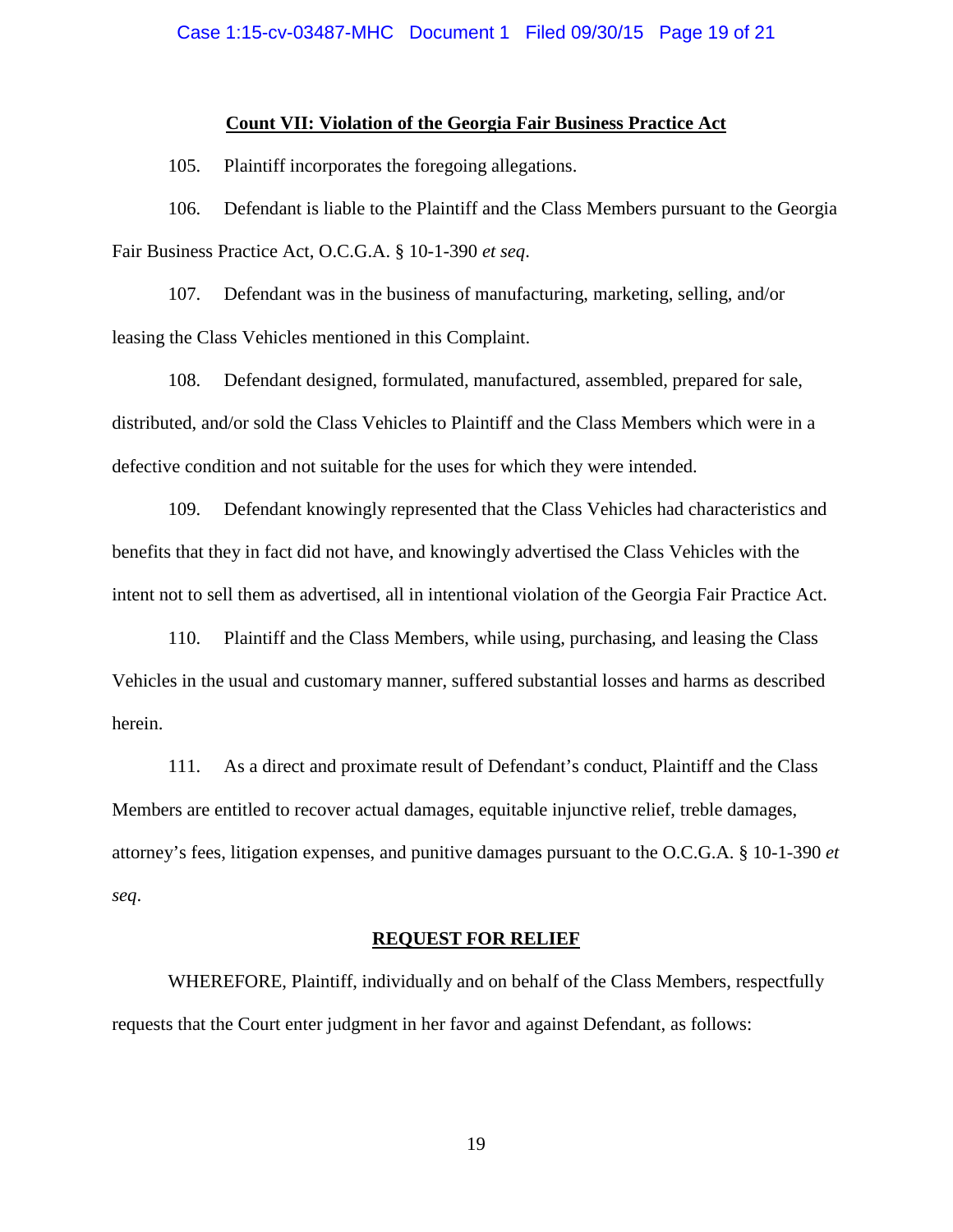## Case 1:15-cv-03487-MHC Document 1 Filed 09/30/15 Page 20 of 21

A. Certification of the proposed Class, including appointment of Plaintiff's counsel as Class Counsel;

B. An order enjoining Defendant from continuing the unlawful, deceptive,

fraudulent, and unfair business practices alleged in this Complaint;

C. Injunctive relief in the form of a recall or free replacement program;

D. Costs, restitution, damages, and disgorgement in an amount to be determined at

trial;

E. Rescission and revocation of acceptance;

F. Treble damages and/or punitive damages as permitted by applicable laws;

G. An order requiring Defendant to pay both pre- and post-judgment interest on any amounts awarded;

H. Attorney's fees, costs, and litigation expenses; and

I. Such other and further relief as may be appropriate.

# [SIGNATURE BLOCK APPEARS ON THE NEXT PAGE]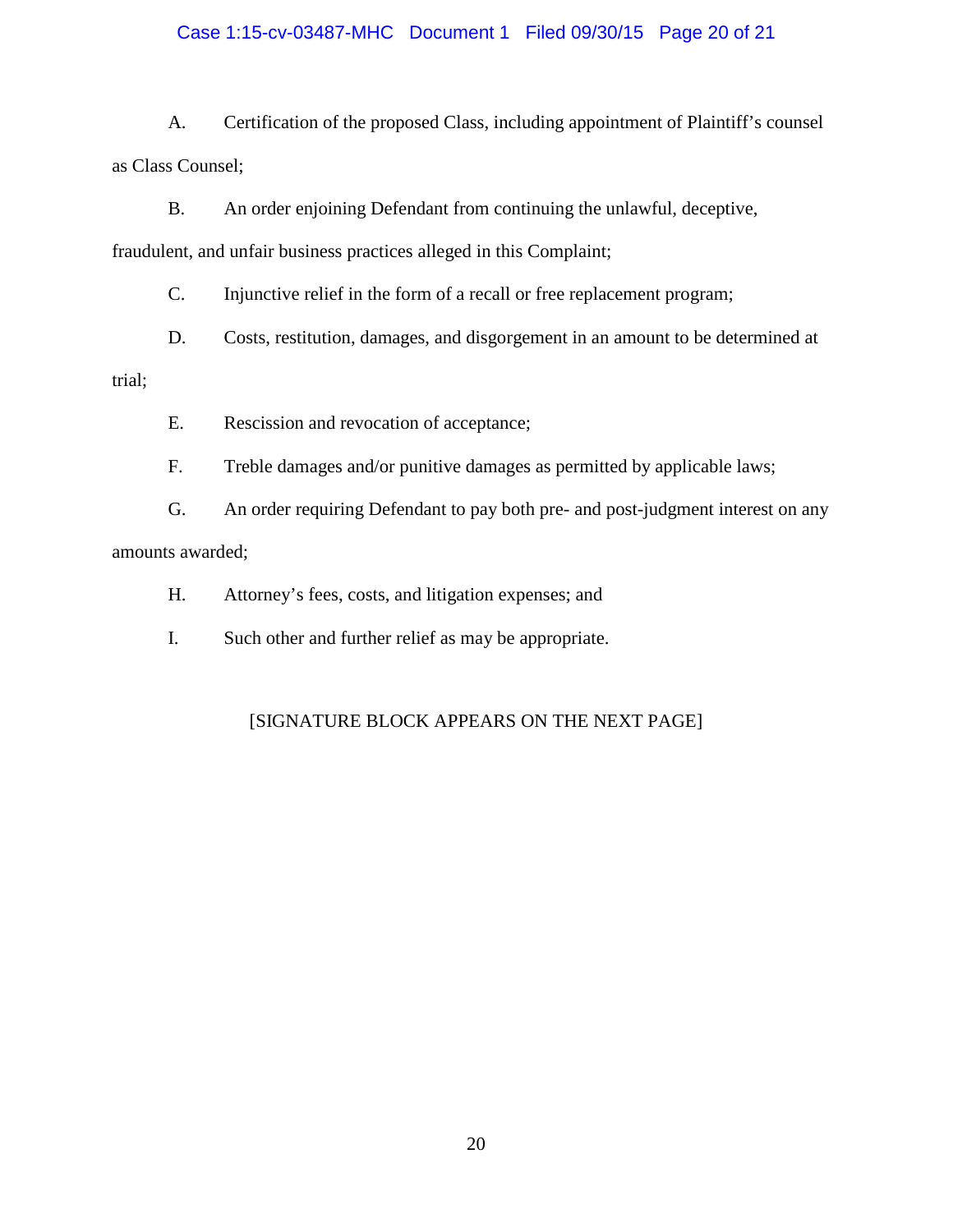Respectfully Submitted,

/s/ Adam P. Princenthal \_\_\_\_\_\_

Adam P. Princenthal (GA Bar No. 588219) adam@princemay.com Matthew T. Wilson (GA Bar No. 558420) matthew@princemay.com PRINCENTHAL & MAY, LLC 5901 Peachtree Dunwoody Road Building A, Suite 525 Sandy Springs, Georgia 30328 Phone: 678-534-1980

Michael J. Brickman (SC Bar No. 000874) mbrickman@rpwb.com Nina Fields Britt (SC Bar No. 68294) nfields@rpwb.com RICHARDSON, PATRICK, WESTBROOK & BRICKMAN, LLC 1017 Chuck Dawley Blvd. (29464) Post Office Box 1007 Mount Pleasant, South Carolina 29465 Phone: 843-727-6500

Attorneys for Plaintiff

September 30, 2015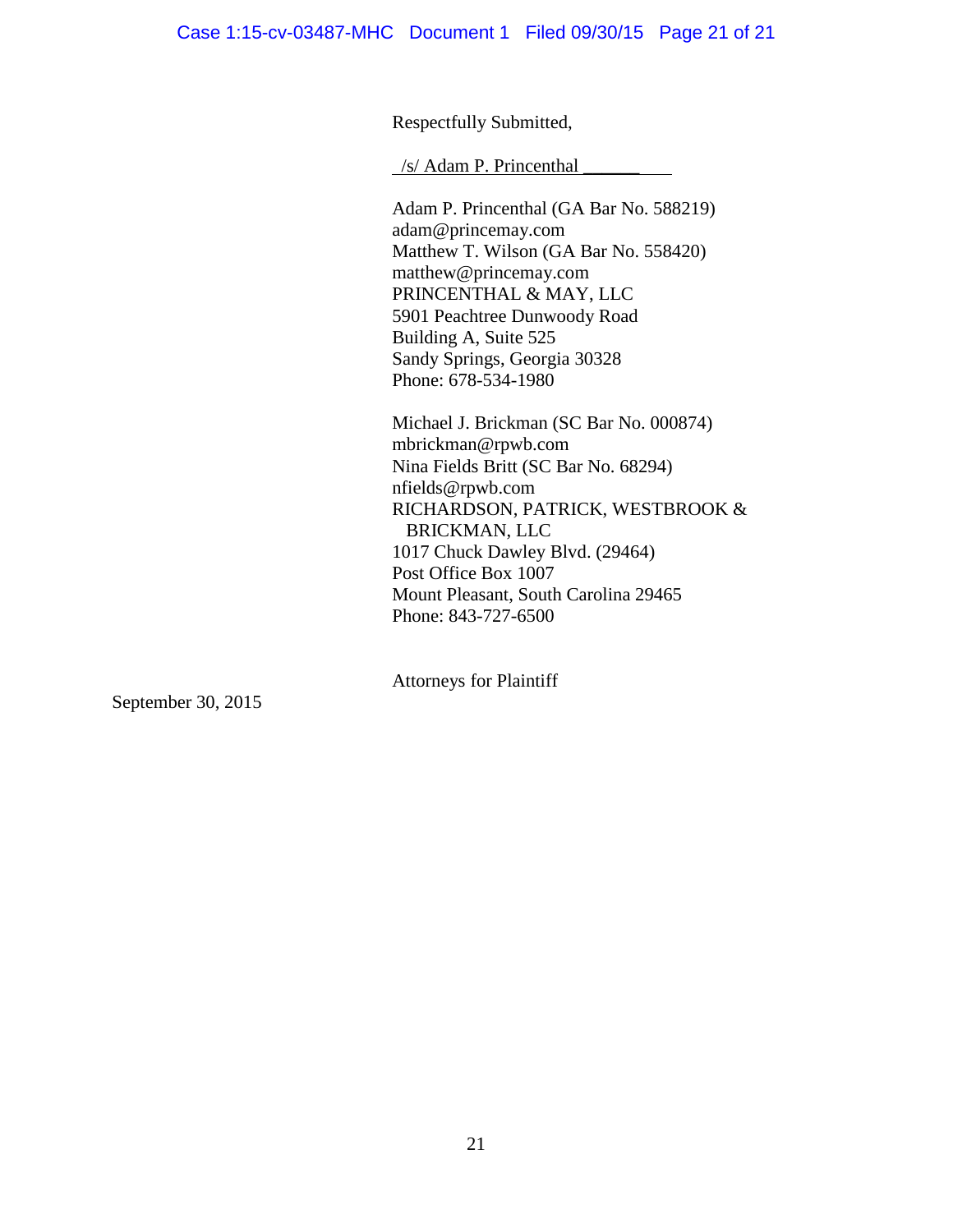# JS44 (Rev. 1/13 NDGA)Case 1:15-cv-03487-MHGIVPDCUOVPER1sHEEPpd 09/30/15 Page 1 of 2

The JS44 civil cover sheet and the information contained herein neither replace nor supplement the filing and service of pleadings or other papers as required by law, except as provided by local rules of court. This form is required for the use of the Clerk of Court for the purpose of initiating the civil docket record. (SEE INSTRUCTIONS ATTACHED)

| I. (a) PLAINTIFF(S)                                                                                                                                                                                                                                                                                                                                                                                                                                                                                                                                                    |                                           | <b>DEFENDANT(S)</b>                                                                                                                                                                                                                                                                                                                   |  |  |
|------------------------------------------------------------------------------------------------------------------------------------------------------------------------------------------------------------------------------------------------------------------------------------------------------------------------------------------------------------------------------------------------------------------------------------------------------------------------------------------------------------------------------------------------------------------------|-------------------------------------------|---------------------------------------------------------------------------------------------------------------------------------------------------------------------------------------------------------------------------------------------------------------------------------------------------------------------------------------|--|--|
| Victoria Kealy                                                                                                                                                                                                                                                                                                                                                                                                                                                                                                                                                         |                                           | Volkswagen Group of America, Inc.                                                                                                                                                                                                                                                                                                     |  |  |
| (b) COUNTY OF RESIDENCE OF FIRST LISTED<br>PLAINTIFF Fulton County, Georgia<br>(EXCEPT IN U.S. PLAINTIFF CASES)<br>(c) ATTORNEYS (FIRM NAME, ADDRESS, TELEPHONE NUMBER, AND<br><b>E-MAIL ADDRESS)</b><br>Adam P. Princenthal and Matthew T. Wilson<br>Princenthal and May<br>5901 Peachtree Dunwoody Road, Bldg. A, Ste. 525, Sandy Springs, GA<br>30328, 678-534-1980, adam@princemay.com<br>Michael J. Brickman, Nina Fields Britt<br>Richardson Patrick Westbrook and Brickman, 1017 Chuck Dawley Blvd,<br>Mt. Pleasant, SC 29464, 843-727-6500, mbrickman@rpwb.com |                                           | <b>COUNTY OF RESIDENCE OF FIRST LISTED</b><br><b>DEFENDANT</b><br>(IN U.S. PLAINTIFF CASES ONLY)<br>NOTE: IN LAND CONDEMNATION CASES, USE THE LOCATION OF THE TRACT OF<br><b>LAND INVOLVED</b><br><b>ATTORNEYS</b> (IF KNOWN)                                                                                                         |  |  |
| <b>II. BASIS OF JURISDICTION</b><br>(PLACE AN "X" IN ONE BOX ONLY)                                                                                                                                                                                                                                                                                                                                                                                                                                                                                                     |                                           | <b>III. CITIZENSHIP OF PRINCIPAL PARTIES</b><br>(PLACE AN "X" IN ONE BOX FOR PLAINTIFF AND ONE BOX FOR DEFENDANT)<br>(FOR DIVERSITY CASES ONLY)                                                                                                                                                                                       |  |  |
| 1 U.S. GOVERNMENT<br><b>3 FEDERAL QUESTION</b><br><b>PLAINTIFF</b><br>(U.S. GOVERNMENT NOT A PARTY)<br>2 U.S. GOVERNMENT<br><b>4 DIVERSITY</b><br>(INDICATE CITIZENSHIP OF PARTIES<br><b>DEFENDANT</b><br>IN ITEM III)                                                                                                                                                                                                                                                                                                                                                 | <b>PLF</b><br><b>DEF</b>                  | <b>PLF</b><br>DEF<br><b>CITIZEN OF THIS STATE</b><br><b>INCORPORATED OR PRINCIPAL</b><br>PLACE OF BUSINESS IN THIS STATE<br><b>CITIZEN OF ANOTHER STATI</b><br><b>INCORPORATED AND PRINCIPAL</b><br>PLACE OF BUSINESS IN ANOTHER<br><b>STATE</b><br><b>CITIZEN OR SUBJECT OF A</b><br><b>FOREIGN COUNTRY</b><br><b>FOREIGN NATION</b> |  |  |
| IV. ORIGIN (PLACE AN "X "IN ONE BOX ONLY)<br><b>REMOVED FROM</b><br><b>3 REMANDED FROM</b><br><b>ORIGINAL</b><br><b>PROCEEDING</b><br><b>STATE COURT</b><br><b>APPELLATE COURT</b>                                                                                                                                                                                                                                                                                                                                                                                     | <b>4 REINSTATED OR</b><br><b>REOPENED</b> | <b>TRANSFERRED FROM</b><br><b>APPEAL TO DISTRICT JUDGE</b><br><b>5 ANOTHER DISTRICT</b><br><b>6 MULTIDISTRICT</b><br><b>FROM MAGISTRATE JUDGE</b><br><b>LITIGATION</b><br>(Specify District)<br><b>JUDGMENT</b>                                                                                                                       |  |  |
| V. CAUSE OF ACTION (CITE THE U.S. CIVIL STATUTE UNDER WHICH YOU ARE FILING AND WRITE A BRIEF STATEMENT OF CAUSE - DO NOT CITE<br>JURISDICTIONAL STATUTES UNLESS DIVERSITY)<br>and the Class Action Fairness Act, 28 U.S.C. 1332(d)(2)(A)                                                                                                                                                                                                                                                                                                                               |                                           | This is a class action asserting several state-law causes of action, including Georgia RICO Act,<br>Georgia Fair Business Practices Act, fraud, breach of contract, unjust enrichment, and breach of<br>express and implied warranties. Jurisdiction is proper under the diversity statute, 28 U.S.C. 1332(a),                        |  |  |
| (IF COMPLEX, CHECK REASON BELOW)                                                                                                                                                                                                                                                                                                                                                                                                                                                                                                                                       |                                           |                                                                                                                                                                                                                                                                                                                                       |  |  |
| 1. Unusually large number of parties.                                                                                                                                                                                                                                                                                                                                                                                                                                                                                                                                  |                                           | 6. Problems locating or preserving evidence                                                                                                                                                                                                                                                                                           |  |  |
| 2. Unusually large number of claims or defenses.                                                                                                                                                                                                                                                                                                                                                                                                                                                                                                                       |                                           | 7. Pending parallel investigations or actions by government.                                                                                                                                                                                                                                                                          |  |  |
| 3. Factual issues are exceptionally complex                                                                                                                                                                                                                                                                                                                                                                                                                                                                                                                            |                                           | 8. Multiple use of experts.                                                                                                                                                                                                                                                                                                           |  |  |
| 4. Greater than normal volume of evidence.                                                                                                                                                                                                                                                                                                                                                                                                                                                                                                                             |                                           | 9. Need for discovery outside United States boundaries.                                                                                                                                                                                                                                                                               |  |  |
| 5. Extended discovery period is needed.                                                                                                                                                                                                                                                                                                                                                                                                                                                                                                                                |                                           | 10. Existence of highly technical issues and proof.                                                                                                                                                                                                                                                                                   |  |  |
| <b>CONTINUED ON REVERSE</b>                                                                                                                                                                                                                                                                                                                                                                                                                                                                                                                                            |                                           |                                                                                                                                                                                                                                                                                                                                       |  |  |
| FOR OFFICE USE ONLY<br>AMOUNT \$<br>RECEIPT $#$                                                                                                                                                                                                                                                                                                                                                                                                                                                                                                                        |                                           | APPLYING IFP<br>MAG. JUDGE (IFP)                                                                                                                                                                                                                                                                                                      |  |  |

JUDGE MAG. JUDGE MAG. JUDGE NATURE OF SUIT CAUSE OF ACTION

(Referral)